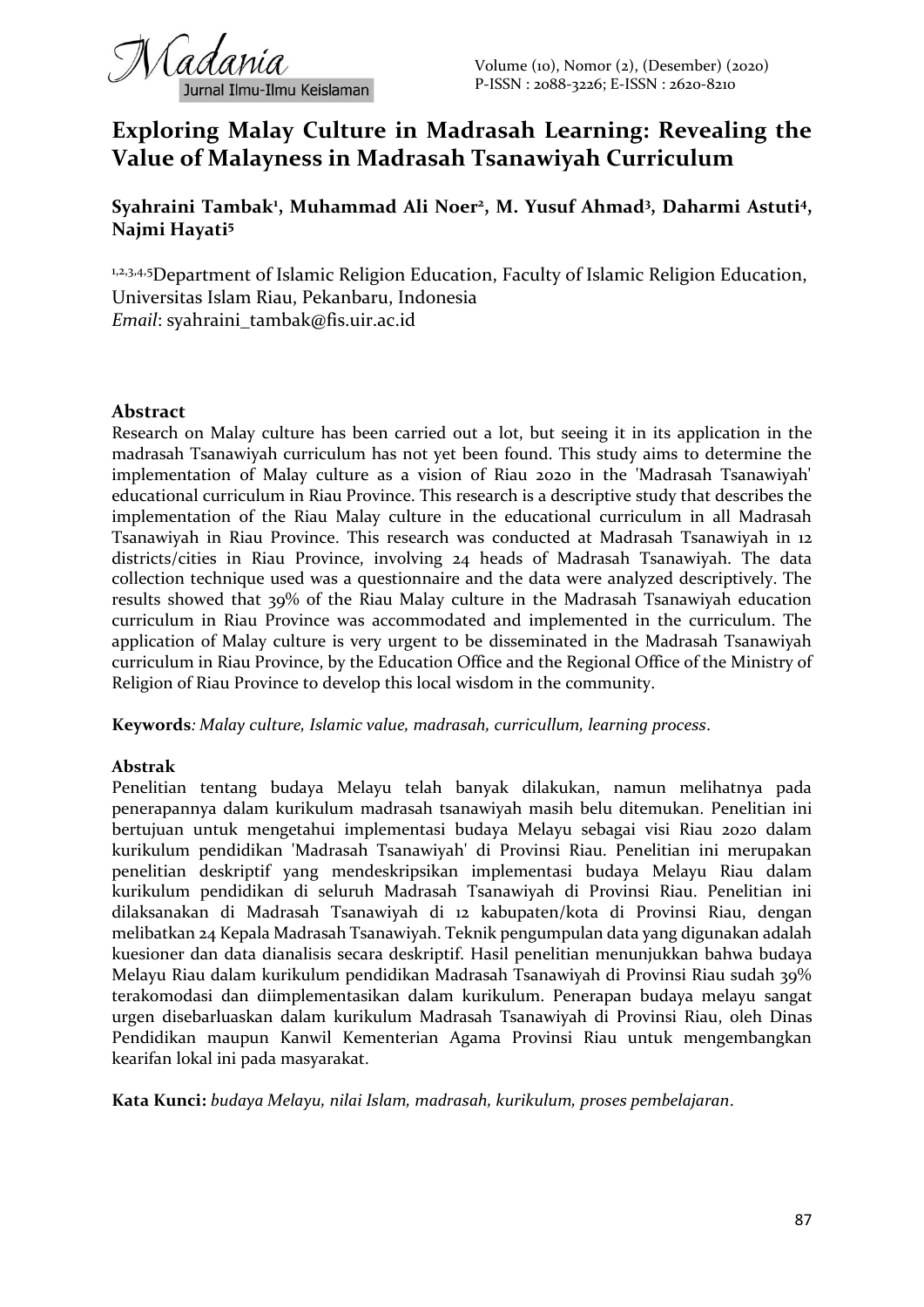#### **Introduction**

Riau has been known since a long time ago as the Malay State which has its own peculiarities in the culture and customs of society. Malay cultural values that are identical with Islam are very strong in the life of the people of Riau. This is because Malay culture is based on "*adat bersendikan syara' dan syara' bersendlikan kitabullah* (customs are based on syara' and syara' based on Al-Qur'an)". This confirms that Islam has a lot of similarities to the culture of the Riau Malay (Ali, 2005). Providing more value to the Riau in order to create a peaceful and prosperous Indonesia is an important thing done by Riau stakeholders. It needs a variety of strengthening of national identity and it is proven from various regional peculiarities. Regional peculiarity should be understood as diversity in order to get to a better, stronger, and more prosperous Indonesia. The uniqueness of the area requires an institution to continue to grow within the framework of the Unitary State of the Republic of Indonesia.

Malay culture becomes a strong identity in the community tradition in Riau Province. This strong tradition makes Malay culture one of the vision and mission of Riau Provincial Government in developing its territory, namely "The realization of Riau Province as the center of Malay economy and culture in a religious, prosperous and prosperous society in Southeast Asia in 2020". Riau's vision is manifested in provincial government regulations no. 36 Year 2001 as the basis for development in Riau until now (Zainal, 2010; Tambak & Sukenti, 2017). The emergence of Riau Vision 2020, then the purpose of development is to make Riau preserve the Malay culture, even with a greater goal to make Riau as its center in Southeast Asia. Thus, Malay culture becomes spirit and spirit in every step of development in the*'Lancang Kuning'*region (Zainal, 2010).

Education is the main locomotive in developing Malay culture in society (Tambak, Amril, Khairi & Sukenti, 2018). Madrasah is one of the Islamic educational institutions that is the front guard in the application and dissemination of values (Noer, Tambak & Rahman, 2017). Therefore, the position of the madrasah becomes very strategic in the process of supporting the Vision of Riau 2020 inimplementation, habituation, teaching, and understanding of Malay culture throughout Riau Province. The formulation of the problem studied is how the implementation of Malay culture as the vision of Riau 2020 in education curriculum of 'Madrasah Tsanawiyah' in Riau Province was.

The study was purposed to explore the implementation of Malay culture in the curriculum of Madrasah Tsanawiyah in Riau, Indonesia. This research contributes to the regional government of Riau in developing Malay culture as the vision of Riau 2020 in madrasah education institutions. Besides that it is also useful to accelerate the achievement of the Riau Vision 2020 as the center of Malay culture in Southeast Asia.

Related to this studies, there were several previous researchesrelated to Malay culture in Riau Province, like a study conducted by Research and Development Center of Culture and Society of Riau University (2005) about traditional culture of Riau Malay. This research found some kinds of Riau Malay culture: people's games, Cuban literary tradition, traditional ceremony, ethno agronomy, ethno technology, ethnomedicine, historical relics, and tomb of Riau Malay figures. Another study was conducted by Suwardi, et.al. (2007) about the mapping of indigenous people of Riau Malay district/city in Riau Province who found some places of Riau Malay culture which is in all regencies and cities in Riau Province. Tambak & Sukenti (2017) reseearch on the implementation of Malay culture in Madrasah Ibtidaiyah in Riau Province, which resulted 18.2% of Malay culture accommodated in madrasah curriculum. Thamrin & Nur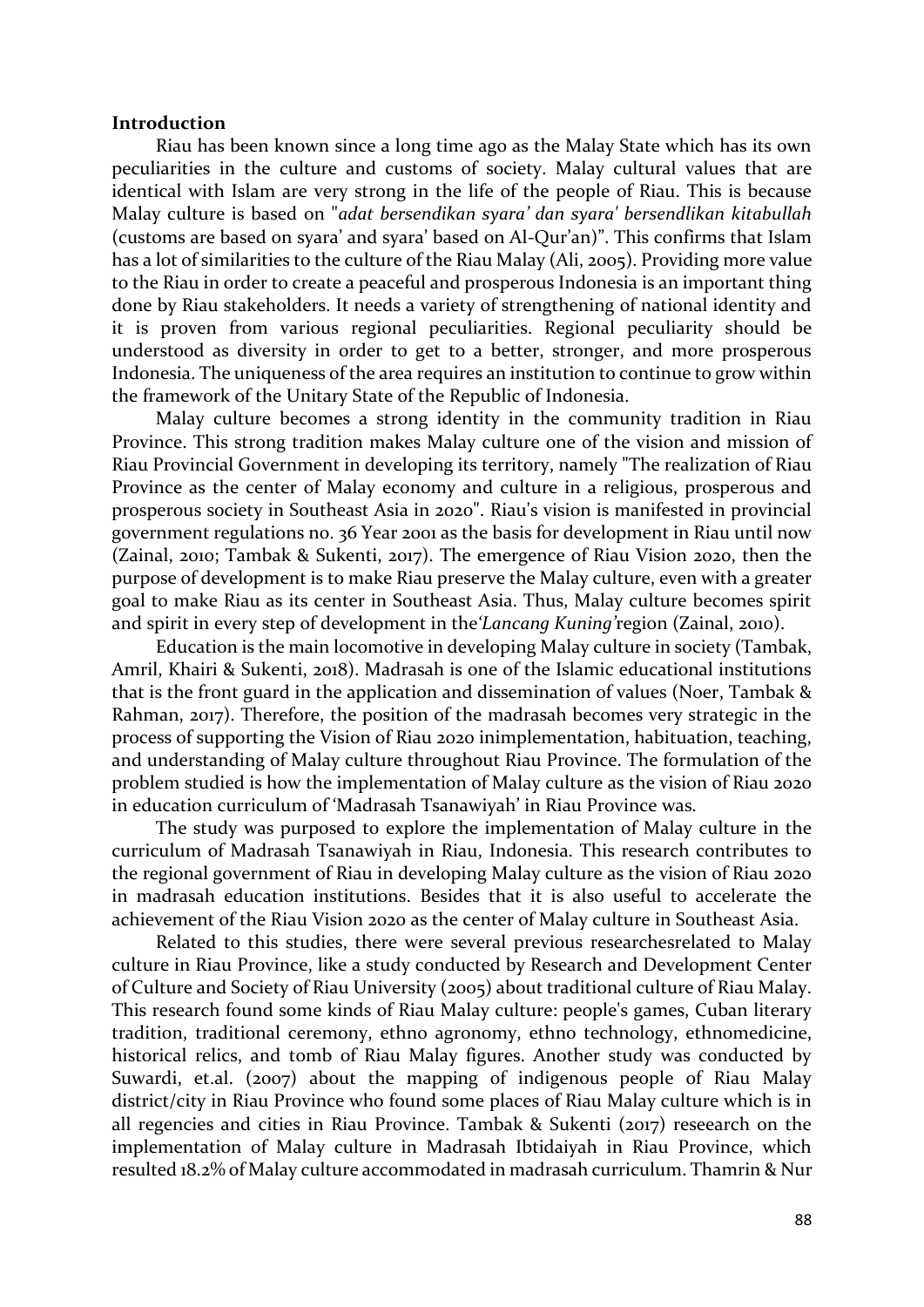(2007) research on Malay culture in Riau which concluded there are 47 places of Riau Malay culture in Riau Province, and Riau government effort to actualize Malay culture by giving protection and encourage people's desire to support understanding and to be Malay Riau.

Tracing the Riau Malay culture in this research can be seen from two theories that examine the important aspects of Riau Malay culture (Team Penyusun, 2005), namely: The theory that there were four aspects of Malay culture Riau aspects of language and literature, history, cultural values , and patterns of interaction (Budisantoso, 1986). Both theories that states there were two paradigms that support each other to see the culture of Riau Malay, namely the essentialist paradigm and contextualize paradigm (Ahimsa-Putra, 2007; Hashim, 1992).

The essentialist paradigm considers that Malay is a number of traits that can be found in elements of Malay society and culture. This view is related to the identity or identity of Malay culture (Kadir, 1986; Koentjaraningrat, Putra, Effendi & Tabrani, 2007). At this level Malay culture can be seen in the elements of personality, community, and other elements of Malay culture. In the social elements associated with the field of customs, patterns of association, governance system, and markets, while for cultural elements related to the field of language, literature, dance, music, theater, literature and technology (Rab, 1986). Contextual paradigm implicitly understanding Malayness is done by placing Malay culture in relation with other cultures in Indonesia or with Indonesian culture (Budisantoso, 1986). This view seems to indicate the position or contribution of Malay culture to other cultures in Indonesia or to Indonesian culture in general.

Reviving the noble values sourced from the old culture to reinforce the identity of Malay solidified the existence in the midst of globalization. The diligent, independent, hard-working, tolerant, and courteous principle of the past Riau Malay tradition is a vital force that guides people with unlimited vision, imagination and creativity. Individuals who are part of it also have the opportunity to develop themselves and find the best for him. In essence, a healthy culture is a culture that gives the possibility and opportunity that those who live in it can develop into themselves (Munsji, 1952; Koentjaraningrat, Ambary, Ham, 1983; Ratna, 2006; Team Penyusun, 2006). According to (Mustopa, 2017; Wekke, 2016) culture is a social system and the embodiment of the individual self with social interaction that gives impact to others.

### **Method**

This research is a descriptive research category (Sugiyono, 2014) that describes the data related to the formulation of the problems. In the end, it will be found implementation of Riau Vision in 2020 as the center of Malay culture in the education curriculum in all madrasah in Riau Province. The research was conducted in Madrasah Tsanawiyah in 12 districts/cities of Riau Province, namely Cities of Pekanbaru, Dumai, Districts of Kampar, Siak, Indragiri Hulu, Indragiri Hilir, Kuantan Singingi, Kepulauan Meranti, Rokan Hilir, Rokan Hulu, Pelalawan, and Bengkalis.

The entire principals of Madrasah Tsanawiyah with total of 561 principals of public and private madrasah in 12 (twelve) districts/cities in Riau Province were being the study population. The population in this study was homogeneous seen from the requirement to be the head of Madrasah Tsanawiyah is the same for all madrasah under the auspices of the Ministry of Religious Affairs of the Republic of Indonesia. The purposive sampling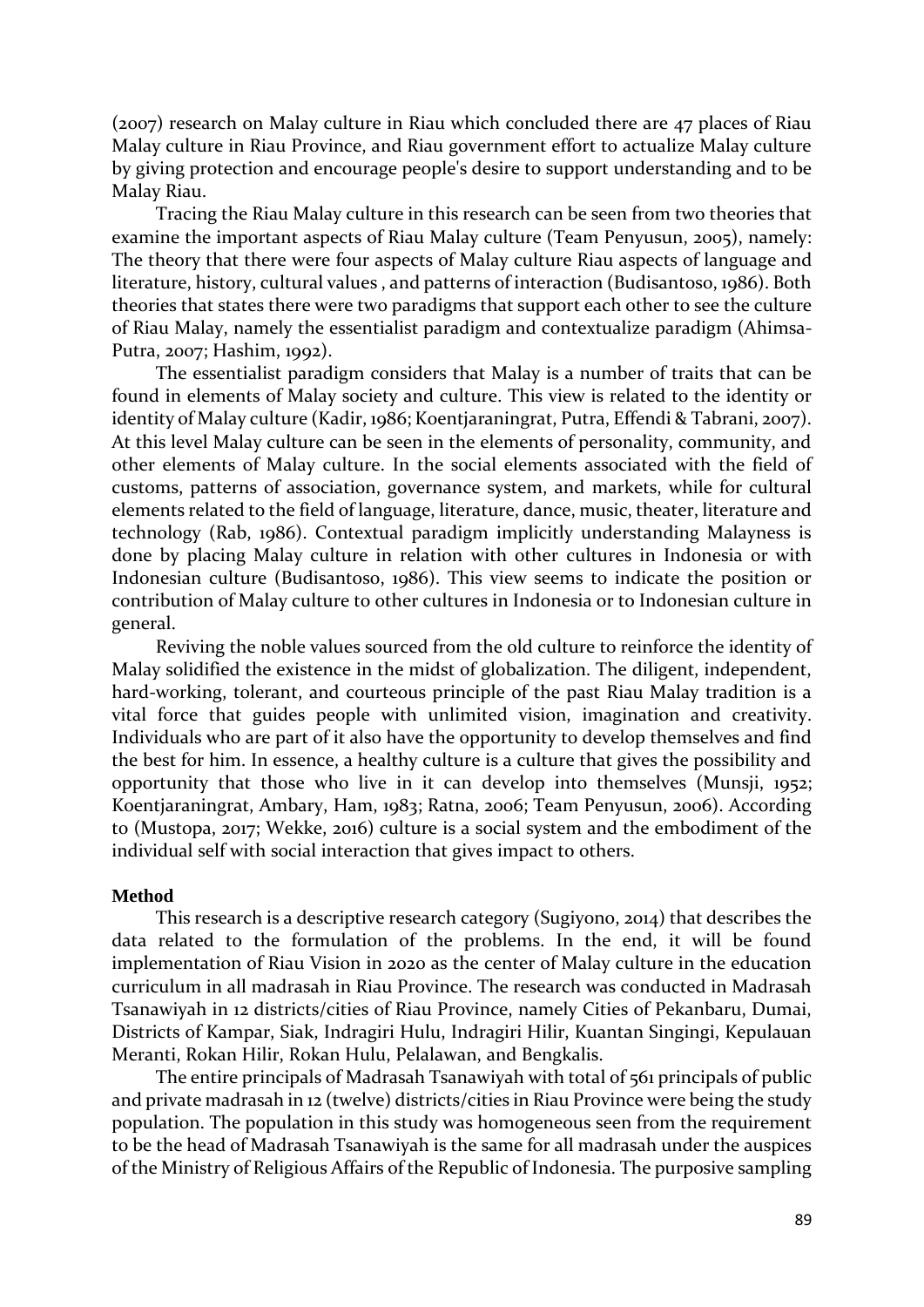was used for sampling technique and assigned twenty-four Madrasah Tsanawiyah heads in 12 (twelve) districts/municipalities from 561 principals of madrasah in Riau Province. Therefore, two heads of Madrasah Tsanawiyah in each state and private madrasah from each district (12 districts/cities) were taken as sample

The technique of collecting research data was questionnaire (Sudijono, 2012; Razali, 1996) and was given to the Madrasah Tsanawiyah principals as the person responsible for curriculum development. The questionnaire was compiled based on eight dimensions: personality, community, language and literature, history, art, Malay symbols, people's games, and Malayculinary. While the data analysis technique used was descriptive (Tuckman, 1978) to analyze the data found in the study.

#### **Result and Discussion**

### *The Personality of Malays in the Curriculum of Madrasah Tsanawiyah*

Table 1 illustrates the identity or Malay cultural identity of the 30.2% personality aspect accommodated in the core curriculum of Madrasah Tsanawiyah education in Riau Province. There were 7 Madrasah Tsanawiyah from 24 studied madrasahs that teaches full and genuine personality of Malays in their learning process. On the other hand, 12% or 3 Madrasah Tsanawiyah from 24 madrasahs studied accommodate Malay personality in extracurricular curriculum. There were also Madrasah Tsanawiyah in Riau Province from 24 madrasahs studied or 2.3% madrasah that provide Malay personality in their local content education curriculum. Table 1 also shows that no Madrasah Tsanawiyah that cover Malay personality in its incidental curriculum. When these three kinds of implementation are combined, it is illustrated that 44.5% or 10 madrasas from 24 Madrasah Tsanawiyah in Riau Province include Malay personality in the curriculum.

However, there is less pronounced data, where 55.5% or 14 Madrasah Tsanawiyah of 24 madrasahs have not incorporated aspects of Malay personality in their educational crucible. These madrassas have not adopted Malay personality in the madrasah education curriculum. These madrasas (14 madrasah) do not teach Malay personality to the participants because they do not include in the curriculum, either core curriculum, extracurricular or incidental. This can be seen in table 1 below:

|               |                                           |             |             | <b>Answers</b> |             |                |
|---------------|-------------------------------------------|-------------|-------------|----------------|-------------|----------------|
| No            | <b>Ouestions</b>                          | Core        | Local       | Exstra-        | Inciden     | <b>Nothing</b> |
|               |                                           | Curri       | Content     | curri          | tal         |                |
|               |                                           | culum       |             | cular          |             |                |
|               | Matter about, Malay character is          | 4           | $\mathbf 0$ | 5              | $\mathbf 0$ | 15             |
|               | "sulking"                                 |             |             |                |             |                |
| $\mathcal{L}$ | The material about, preferring to         | 7           | 1           | 4              | $\mathbf 0$ | 12             |
|               | convey something in an indirect way or    |             |             |                |             |                |
|               | by using <i>pantun-pantun</i>             |             |             |                |             |                |
| 3             | The material about the personality of     | $\mathbf Q$ | 1           | 3              | $\mathbf 0$ | 11             |
|               | the Malays, prefer to restrain himself in |             |             |                |             |                |
|               | many ways                                 |             |             |                |             |                |
|               | The material about Malay personality is   | 6           | ı           | $\mathbf{2}$   | $\Omega$    | 15             |
|               | sentimental as reflected in Malay songs   |             |             |                |             |                |
| 5             | The material of the Malay challenge has   | 7           | 1           | 3              | $\mathbf 0$ | 13             |
|               | an introverted personality because        |             |             |                |             |                |

### **Table 1: Malay Culture Identity of the Malay Personality Aspect in Curriculum Madrasah Tsanawiyah**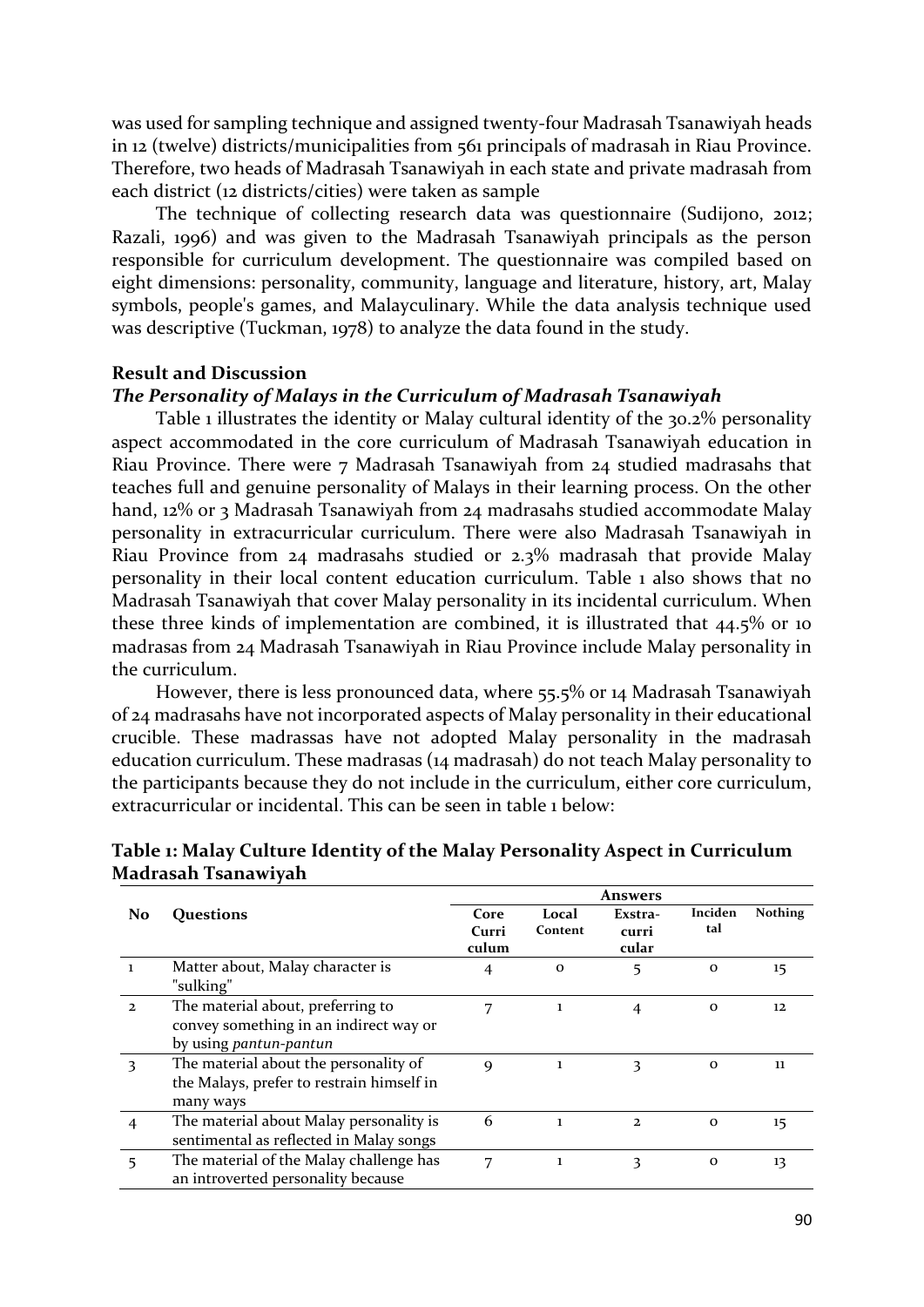|   | suffer in mind that has been difficult to<br>bear again.<br>Total $(\%)$                                      | 51<br>(30.2%) |              | 20<br>$(12\%)$ | $\mathbf{o}$<br>$(o\%)$ | 93  |
|---|---------------------------------------------------------------------------------------------------------------|---------------|--------------|----------------|-------------------------|-----|
|   | which is manifested when what has<br>been experienced has made a Malays<br>become very embarrassed or make it |               |              |                |                         |     |
|   | The material about, "amok" or rage                                                                            | 6             | $\mathbf 0$  | $\mathbf{2}$   | $\mathbf{o}$            | 16  |
| 6 | The material about Malay personality is<br>peaceful and tolerant or rejects                                   | $12 \,$       | $\mathbf{o}$ |                | $\Omega$                | 11. |
|   | every conflict between himself and<br>others is then drawn into him                                           |               |              |                |                         |     |

So the Malay personality values are required to be taught to all educational institutions of Madrasah Tsanawiyah in Riau Province to succeed Riau Vision 2020. Based on that, the identity of Malay personality demands to be taught in madrasah with good learning method. Because, "in accordance with the development of the times, in order to remain qualified learning required teacher mastery of learning methods" (Tambak, 2014). The teacher is one of the most important parts involved and in direct contact with the educational process itself (Siahaan, 2016; Tambak, Humairoh, Noer, & Ahmad, 2020), including in the Malay cultural transmission to learners in Madrasah Tsanawiyah.

### *Culture of Malay Community in Curriculum Madrasah Tsanawiyah*

Table 2 illustrates that the identity or identity of Malay culture from the social aspect contains 27% in the core curriculum of Madrasah Tsanawiyah education in Riau Province. Where 7 Madrasah Tsanawiyah from 24 madrasah studied teaches fully and genuinely aspects of Malay society in the learning process. Table 2 also shows that 17% of Madrasah Tsanawiyah accommodate Malay social identity in extracurricular curriculum or 4 madrasah teach Malay community patterns in their learning process. On the other hand, 0.6% of Madrasah Tsanawiyah in Riau Province incorporates Malay community culture in the local content education curriculum. On the other hand, however, there is less pronounced data, where 55.4% of Madrasah Tsanawiyah have not yet incorporated Malay culture from the Malay social aspect in their educational krukulum. This indicates that 13 Madrasah Tsanawiyah from 24 madrasahs studied in Riau Province have not taught the Malay social aspect in their learning process.

# **Table 2: Malay Culture from the Societal Aspect of the Madrasah Tsanawiyah Curriculum**

|              |                                      | <b>Answers Alternative</b> |                  |                      |                |                |  |  |
|--------------|--------------------------------------|----------------------------|------------------|----------------------|----------------|----------------|--|--|
| No           | <b>Description</b>                   | Corecu-<br>rruculum        | Local<br>Content | Exstracurri<br>cular | Inciden<br>tal | <b>Nothing</b> |  |  |
|              | The material on Malay people's       | 12                         | $\Omega$         |                      | $\Omega$       | 11             |  |  |
|              | "respectful patterns of behavior"    |                            |                  |                      |                |                |  |  |
| $\mathbf{z}$ | The material about giving each other | 8                          | $\Omega$         |                      | $\mathbf{o}$   | 12             |  |  |
|              | Malay words                          |                            |                  |                      |                |                |  |  |
| 2            | Material about the role of Malay     |                            |                  |                      | о              | 11             |  |  |
|              | women                                |                            |                  |                      |                |                |  |  |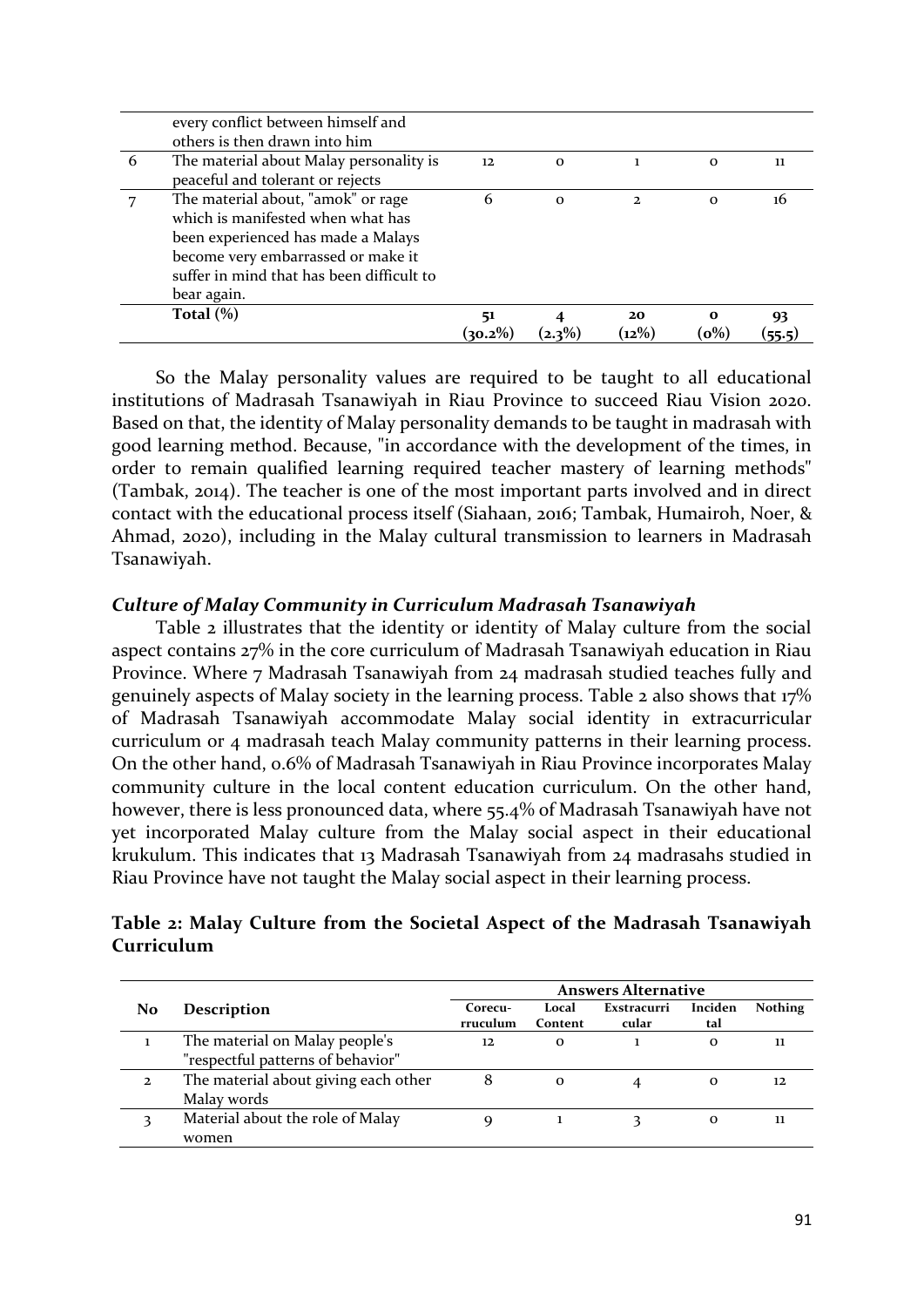|   | Total $(\%)$                                                                          | 39<br>(27%) | $(0.6\%)$    | 24<br>(17%) | $\mathbf{o}$<br>(o%) | 80<br>$(55.4\%$ |
|---|---------------------------------------------------------------------------------------|-------------|--------------|-------------|----------------------|-----------------|
| 6 | Matter on the economic activities of<br>Malay society                                 |             | $\mathbf{o}$ |             | $\mathbf{o}$         | 15              |
|   | Materials about fishermen and<br>"priyayi" of Malay society                           |             | $\mathbf{o}$ | 6           | $\mathbf{o}$         | 15              |
| 4 | The material about the relationship<br>between the peasants of the Malay<br>community |             | $\mathbf{o}$ |             | $\mathbf{o}$         | 16              |

Aspects of Malay social concerns such as mutual respect, speech, interpersonal relationships in the community and others must be the identity that must be applied by the learners in the life of the community and must be included in the curriculum. Harmonization of good relationships becomes the main capital for the emergence of mental health for the people of Riau Malay. Research conducted by Nasilah & Evanurul, 2016) confirms that mental health according to Riau Malay is a condition that indicates the existence of harmonization and the achievement of welfare in the physical and mental life. Achievement of mental health is done by improving self-control, selfawareness, and the planting of religious and cultural values in everyday life (Tambak & Sukenti, 2020).

# *Culture of Malay Language and Literature in the Curriculum of Madrasah Tsanawiyah*

Table 3 illustrates that the Malay identity or cultural identity of the language and literature aspects contain 21% in the core curriculum of Madrasah Tsanawiyah education in Riau Province. This 21% data is equal to 5 Madrasah Tsanawiyah of 24 studied madrassas teaching fully and literally Malay language and literature in the learning process. On the other hand 18% of Madrasah Tsanawiyah accommodate Malay language and literature in the extracurricular curriculum. There is also a Madrasah Tsanawiyah in Riau Province from 24 madrasahs studied, 2% of madrasas incorporate Malay language and literature in local content education curriculum. When these three categories are combined, it is illustrated that 41% or 9 madrasas of 24 Madrasah Tsanawiyah studied throughout Riau Province include Malay language and literature in the curriculum.

However, on the other hand, there is less pronounced data, in which 59% of Madrasah Tsanawiyah does not include Malay culture from Malay language and literature aspects in its education crucible. There are 15 Madrasah Tsanawiyah from 24 madrasah studied as Riau Province has not taught Malay language and literature in its learning process. These madrassas have not been able to adopt Malay culture from the Malay language and literature aspects in their curriculum. These madrasahs do not yet have a program to develop the character of students with Malay language and literature.

### **Table 3: Malay Culture of Language and Literature Aspects in Curriculum of Madrasah Tsanawiyah**

|    |             |                        | <b>Answers Alternative</b> |                                      |     |  |  |
|----|-------------|------------------------|----------------------------|--------------------------------------|-----|--|--|
| No | Description | Core<br>Curri<br>culum | Local<br>Content           | Exstracurri Inciden Nothing<br>cular | tal |  |  |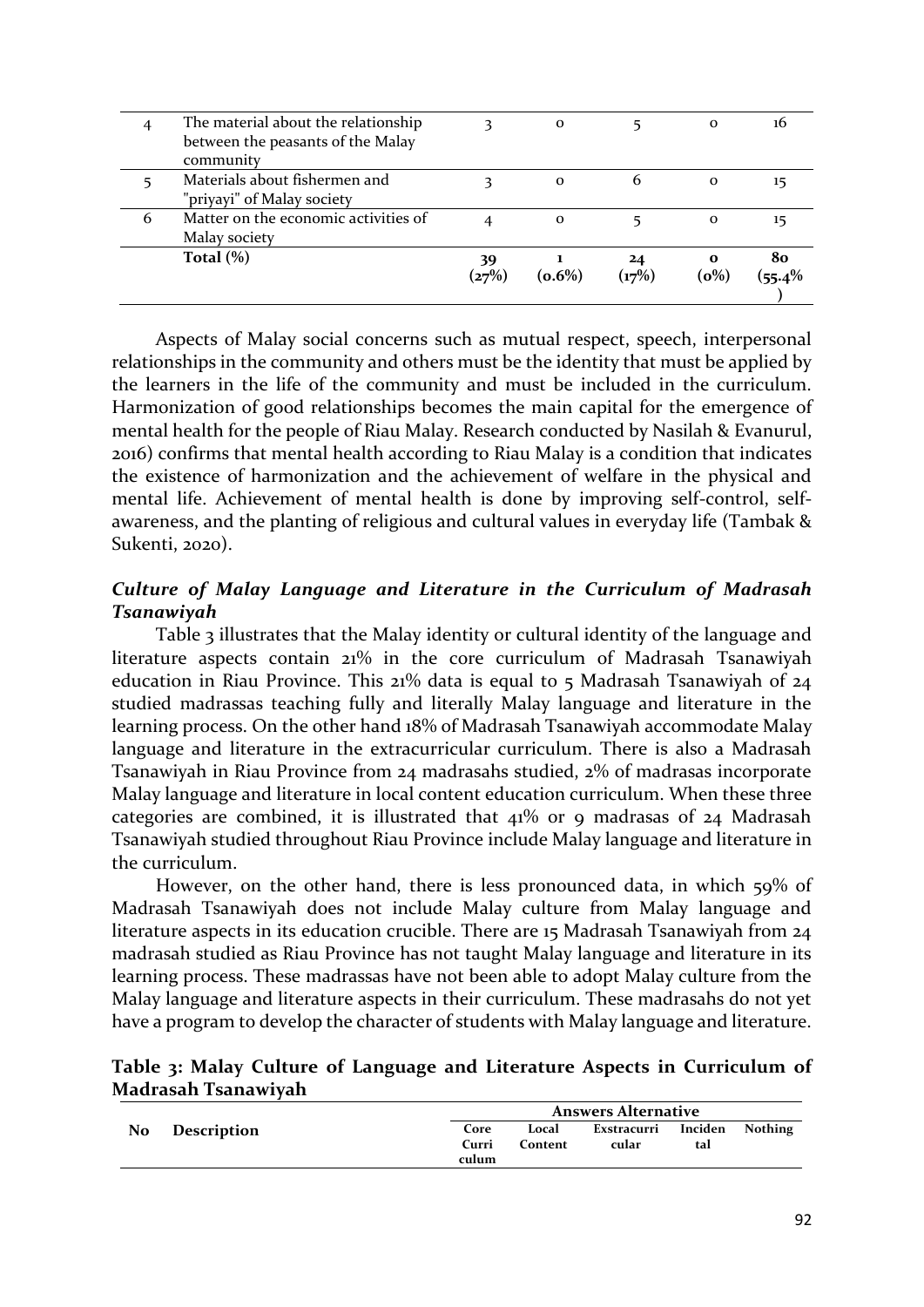| $\mathbf{1}$            | Material about aspects of language,<br>namely; Malay speech                                          | $\bf 8$                 | $\bf 1$      | $\overline{\mathbf{3}}$ | $\mathbf 0$             | 12                |
|-------------------------|------------------------------------------------------------------------------------------------------|-------------------------|--------------|-------------------------|-------------------------|-------------------|
| $\mathbf{2}$            | Material about aspects of language,<br>namely; use of the words "Malay<br>winged                     | 7                       | $\bf{1}$     | $\overline{4}$          | $\mathbf{o}$            | 12                |
| $\overline{\mathbf{3}}$ | Material about aspects of language,<br>namely; politeness in the use and<br>selection of Malay words | 10                      | $\mathbf 1$  | $\mathbf{1}$            | $\mathbf{o}$            | 12                |
| $\overline{4}$          | Material about aspects of language,<br>namely; language in the palace<br>environment                 | 6                       | $\mathbf 0$  | $\overline{4}$          | $\mathbf{o}$            | 14                |
| 5                       | Material about aspects of language,<br>namely; noble language                                        | $\overline{4}$          | $\mathbf{o}$ | 3                       | $\mathbf 0$             | 17                |
| 6                       | Material about aspects of language,<br>namely; trade language                                        | $\overline{3}$          | $\mathbf O$  | 5                       | $\mathbf 0$             | 16                |
| $\overline{7}$          | Material about aspects of language,<br>namely; the language of the beans or<br>mixes in the markets  | $\overline{4}$          | $\mathbf 0$  | 5                       | $\mathbf{o}$            | 15                |
| 8                       | Material about literary aspects, namely;<br>custom pantun                                            | $\overline{4}$          | $\mathbf{1}$ | 6                       | $\mathbf 0$             | 13                |
| 9                       | Material about literary aspects, namely;<br>young rhymes                                             | $\overline{4}$          | $\mathbf 0$  | $\overline{4}$          | $\mathbf{o}$            | 16                |
| 10                      | Material about literary aspects, namely;<br>pantun likes                                             | $\overline{4}$          | $\mathbf{2}$ | $\overline{4}$          | $\mathbf 0$             | 14                |
| 11                      | Material about literary aspects, namely;<br>grief pangs                                              | $\overline{4}$          | $\mathbf 0$  | 5                       | $\mathbf{o}$            | 15                |
| 12                      | Material about literary aspects, namely;<br>grief pangs                                              | $\overline{4}$          | $\bf{l}$     | 6                       | $\mathbf 0$             | 13                |
| 13                      | Material about literary aspects, namely;<br>the banner of the banner                                 | $\overline{4}$          | $\mathbf O$  | 6                       | $\mathbf{o}$            | 14                |
| 14                      | Material about literary aspects, namely;<br>romantic poetry                                          | 5                       | $\mathbf 0$  | $\overline{4}$          | 0                       | 15                |
| 15                      | Material about literary aspects, namely;<br>figurative verse                                         | 5                       | $\mathbf 0$  | $\overline{4}$          | $\mathbf{o}$            | 15 <sub>15</sub>  |
| 16                      | Material about literary aspects, namely;<br>the historical poem                                      | 7                       | $\mathbf 1$  | $\overline{4}$          | $\mathbf{o}$            | 12                |
| 17                      | Material about literary aspects, namely;<br>poetry                                                   | $\overline{\mathbf{3}}$ | $\mathbf O$  | 5                       | $\mathbf O$             | 16                |
| 18                      | Material about literary aspects, namely;<br>religious poetry                                         | 5                       | $\mathbf O$  | $\overline{4}$          | $\mathbf O$             | $15 \overline{)}$ |
|                         | Total (%)                                                                                            | 91<br>(21%)             | 8<br>(2%)    | 77<br>(18%)             | $\mathbf{o}$<br>$(o\%)$ | 256<br>(59%)      |

Table 3 illustrates that Riau Malay language and literature is required to be taught to all Madrasah Tsanawiyah in Riau Province. Therefore, Riau Malay language and literature should be taught from an early age, including in Madrasah Tsanawiyah for adult generation of Riau to speak in accordance with the culture and love the local wisdom it has. In a study produced by Junaidi, *et. al.* (2016) affirms that language is an inseparable part of human life, because with language one can convey intent and desire to others. The Merbau people in Riau reflect Malay lexical variations in social life.

Literature in Malay culture is also very urgent learned by the learners in Madrasah Tsanawiyah. One source of learning to provide moral education is a cultural heritage of oral literature containing ideas and philosophical meanings rooted in local culture. Research conducted by Fatmawati (2013) confirmed that the oral literature Bauda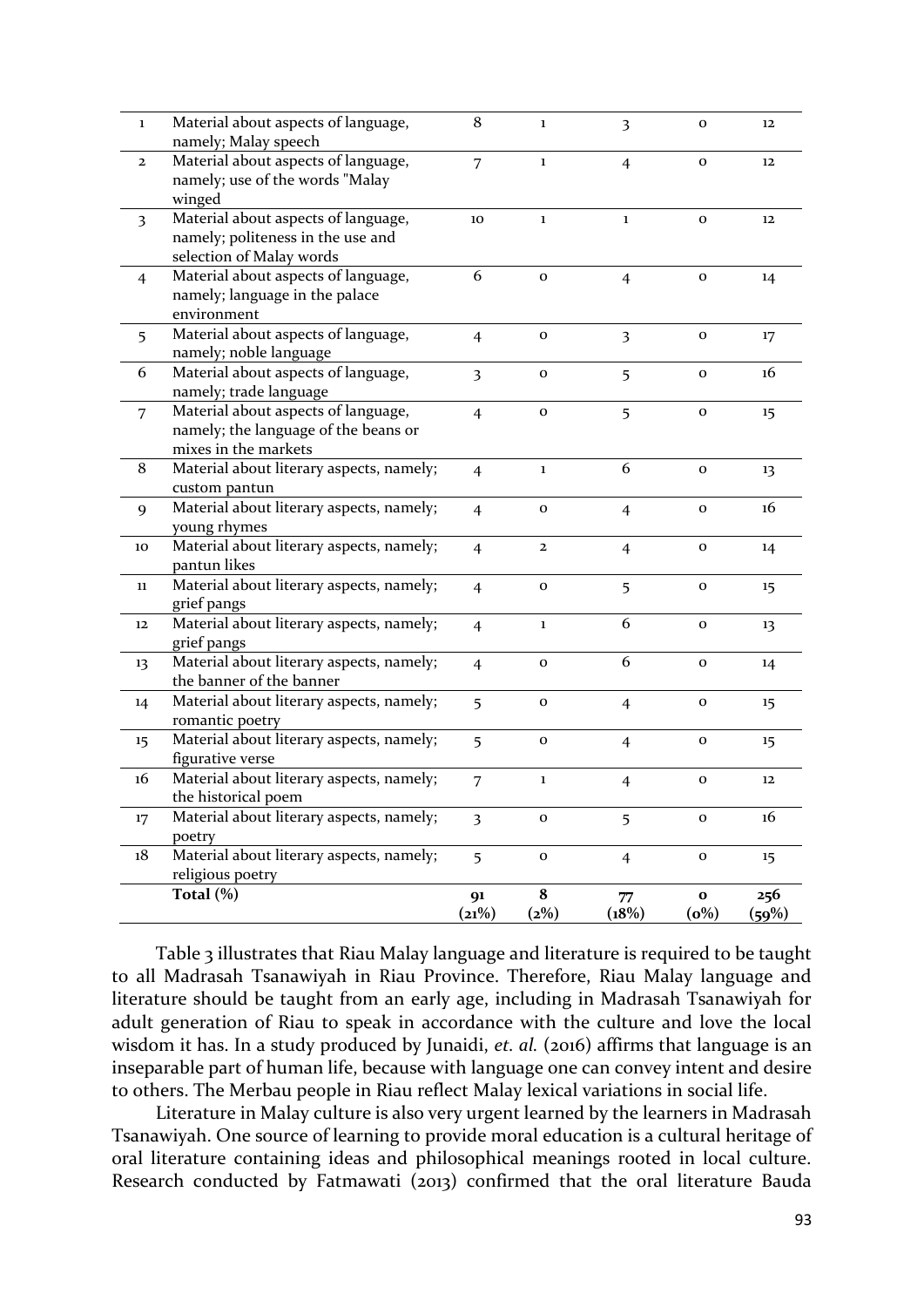Tapung District of Riau Province contains religious education values that can be used to improve spiritual strength. Character education through oral literature is expected to form a person who has noble character, self-control, intelligence, and skills needed himself, society, nation and state.

### *Malay History in the curriculum of Madrasah Tsanawiyah*

Table 4 illustrates that Malay identity or cultural identity from the historical aspect contains 25% in the core curriculum of Madrasah Tsanawiyah education in Riau Province. Where are the 6 Madrasah Tsanawiyah from the 24 madrasahs studied teach the full and genuine Malay history in the learning process. On the other side, 19% of Madrasah Tsanawiyah accommodates Malay history in extracurricular curriculum. Data show 5 Madrasah Tsanawiyah teach Malay history in extracurricular curriculum. There are also Madrasah Tsanawiyah in Riau Province from 24 madrasah under study, 4% (1 Madrasah Tsanawiyah) incorporating Malay language and literature in local content education curriculum. When these three categories are combined, it is illustrated that 48% or 12 of 24 Madrasah Tsanawiyah studied throughout Riau Province include Malay history in their respective madrasah education curriculum. But on the other hand found 52% of Madrasah Tsanawiyah has not included Malay culture from Malay history aspect in curriculum of education. This indicates 12 Madrasah Tsanawiyah from 24 madrasahs studied as Riau Province has not taught Malay history in its learning process.

|                |                                     | <b>Answers Alternative</b> |              |                |              |                |
|----------------|-------------------------------------|----------------------------|--------------|----------------|--------------|----------------|
| No.            | <b>Description</b>                  | Core                       | Local        | Exstracurri    | Incide       | <b>Nothing</b> |
|                |                                     | Curri                      | Content      | cular          | ntal         |                |
|                |                                     | culum                      |              |                |              |                |
| L              | Material about history aspect, that | 7                          | $\mathbf{2}$ | $\overline{4}$ | $\mathbf{o}$ | 11             |
|                | is; Malay kingdoms or political     |                            |              |                |              |                |
|                | systems in the past                 |                            |              |                |              |                |
| $\overline{2}$ | Material about history aspect, that | 5                          | $\mathbf{o}$ | 5              | $\mathbf{o}$ | 14             |
|                | is; the past maritime that fosters  |                            |              |                |              |                |
|                | economy and commerce                |                            |              |                |              |                |
|                | Total $(\%)$                        | 12                         | $\mathbf{2}$ | 9              | $\mathbf{o}$ | 25             |
|                |                                     | (25%)                      | (4%)         | $({\bf 19\%})$ | $(o\%)$      | (52%)          |

**Table 4: Malay Cultural Characteristics of the Historical Aspect of the Madrasah Tsanawiyah Curriculum**

Thus, the history of Riau Malay demanded accommodated in the curriculum Madrasah Tsanawiyah in order to develop the values of local wisdom in the students themselves. Nur's (2016) and Arybowo, Pudentia & Suastika (2012) researchs confirms that in resolving diversity, local cultural wisdom is seen to have more effective use, strength, and contribution to address and solve the problem of marginalization of local wisdom. Malay history is very rich in its tradition which requires learners to know it well and thoroughly. Understanding the history of Malay in research Kurniawan (2016) contributes to the development of the character of learners in life.

### *Culture of Malay Art in Education Curriculum Madrasah Tsanawiyah*

Table 5 illustrates that the identity or identity of Malay culture from the art aspect contains 11% in the core curriculum of Madrasah Tsanawiyah education in Riau Province. There are 3 Madrasah Tsanawiyah of 24 madrassas studied teaches fully and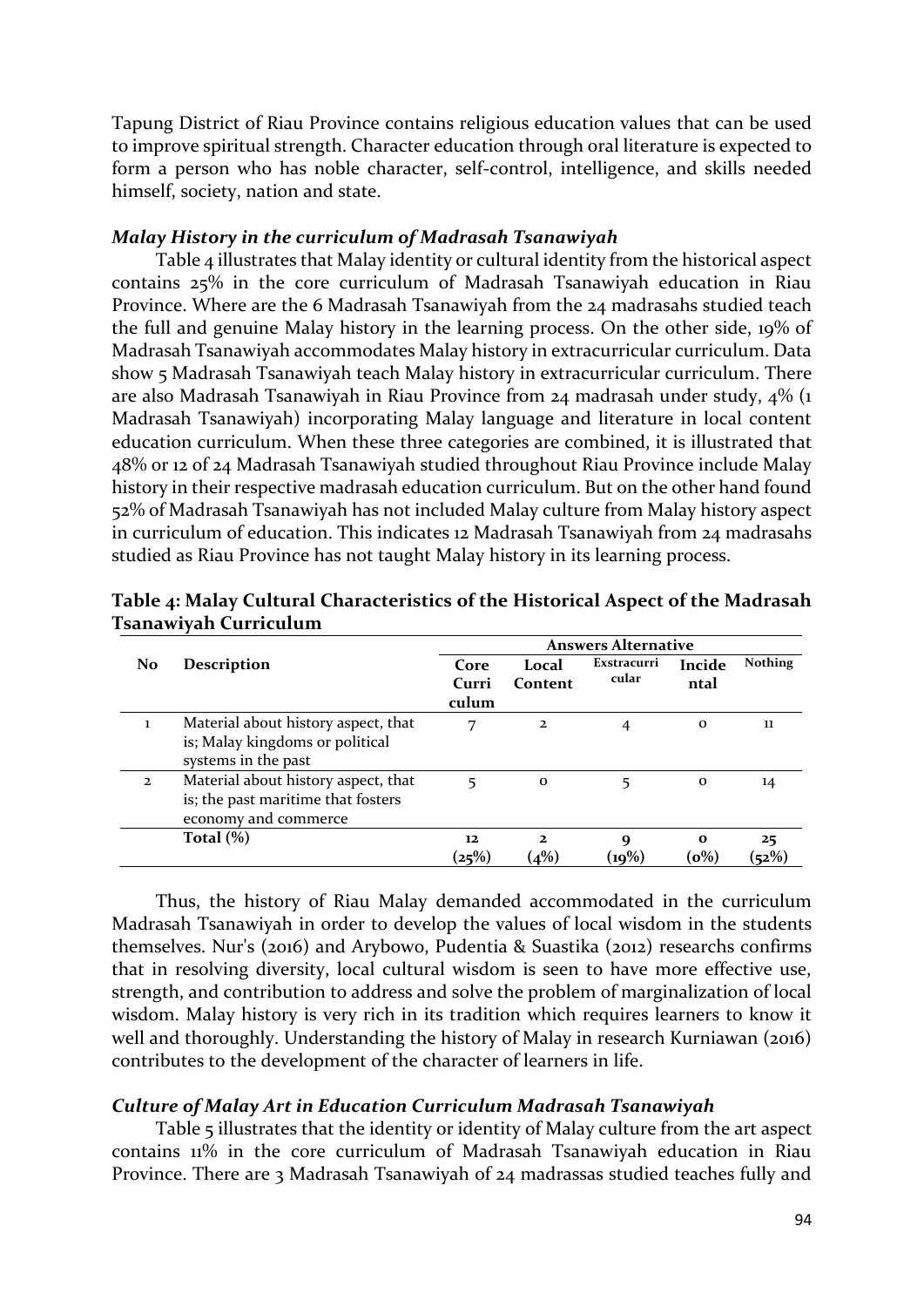truly Malay arts in the learning process. Table 5 also shows that 24.3% of Madrasah Tsanawiyah accommodate Malay art in the extracurricular curriculum. Where 6 Madrasah Tsanawiyah teach Malay arts in the process of learning in extracurricular curriculum. There is also a Madrasah Tsanawiyah in Riau Province of 24 madrasahs studied, 0.7% incorporating Malay art in the local content education curriculum. When these three categories are combined it is illustrated that  $36\%$  or 9 madrasas of  $24$ Madrasah Tsanawiyah studied throughout Riau Province incorporate Malay art in the educational curriculum.

Table 5 also found that 64% of Madrasah Tsanawiyah have not included Malay culture from Malay art aspect in their crucibleeducation. This indicated 15 Madrasah Tsanawiyah from 24 madrasahs studied as Riau Province had not taught Malay art in its learning process.

|                         |                                     | <b>Answers Alternative</b> |              |                      |              |                |
|-------------------------|-------------------------------------|----------------------------|--------------|----------------------|--------------|----------------|
| No                      | Questions                           | Core                       | Local        | Exstracurri<br>cular | Incide       | <b>Nothing</b> |
|                         |                                     | Curri                      | Content      |                      | ntal         |                |
|                         |                                     | culum                      |              |                      |              |                |
| $\bf{1}$                | Material about art aspect, that is; | $\overline{4}$             | $\mathbf{o}$ | 6                    | $\mathbf{o}$ | 12             |
|                         | musical arts worth humming          |                            |              |                      |              |                |
| $\mathbf{z}$            | Material about art aspect, that is; | 3                          | $\mathbf{o}$ | 5                    | $\mathbf 0$  | 16             |
|                         | musical arts rentak mak inang       |                            |              |                      |              |                |
| $\overline{\mathbf{3}}$ | Material about art aspect, that is; | $\overline{3}$             | $\mathbf{o}$ | 5                    | $\mathbf{o}$ | 16             |
|                         | music art of two tracks             |                            |              |                      |              |                |
| $\overline{4}$          | Material about art aspect, that is; | $\overline{4}$             | $\mathbf{z}$ | $\overline{4}$       | $\mathbf 0$  | 14             |
|                         | musical arts worth of the island of |                            |              |                      |              |                |
|                         | sari or serampang XII               |                            |              |                      |              |                |
| 5                       | Material about art aspect, that is; | $\overline{4}$             | $\mathbf{o}$ | 6                    | $\mathbf 0$  | 14             |
|                         | the art of music rentak zapin       |                            |              |                      |              |                |
| 6                       | Material about art aspect, that is; | $\overline{\mathbf{3}}$    | $\mathbf{o}$ | 7                    | $\mathbf{o}$ | 14             |
|                         | the art of musicrentak joget        |                            |              |                      |              |                |
| $\overline{7}$          | Material about art aspect, that is; | $\overline{\mathbf{3}}$    | $\mathbf{o}$ | 6                    | $\mathbf{o}$ | 15             |
|                         | the art of musicrentak ghazal       |                            |              |                      |              |                |
| 8                       | Material about art aspect, that is; | $\overline{\mathbf{3}}$    | $\mathbf{o}$ | $\overline{7}$       | $\mathbf{o}$ | 14             |
|                         | the art of musicrentak melayu       |                            |              |                      |              |                |
| 9                       | Material about art aspect, that is; | $\overline{2}$             | $\mathbf{o}$ | 7                    | $\mathbf{o}$ | 15             |
|                         | the art of musicrentak nobat        |                            |              |                      |              |                |
| 10                      | Material about art aspect, that is; | $\overline{2}$             | $\mathbf{o}$ | 6                    | $\mathbf{o}$ | 16             |
|                         | the art of musicgerenek             |                            |              |                      |              |                |
| $11\,$                  | Material about art aspect, that is; | $\overline{2}$             | $\mathbf{o}$ | 6                    | $\mathbf{o}$ | 16             |
|                         | the art of musictekuk               |                            |              |                      |              |                |
| 12                      | Material about art aspect, that is; | $\mathbf{2}$               | $\mathbf{o}$ | 6                    | $\mathbf{o}$ | 16             |
|                         | the art of musicberenjut            |                            |              |                      |              |                |
| 13                      | Matter about Malay art aspect,      | $\overline{2}$             | $\mathbf{o}$ | 5                    | $\mathbf{o}$ | 17             |
|                         | that is; musical instrument         |                            |              |                      |              |                |
| 14                      | Matter about Malay art aspect,      | $\overline{2}$             | $\mathbf{o}$ | 5                    | $\mathbf 0$  | 17             |
|                         | that is; musical instrument         |                            |              |                      |              |                |
|                         | gendang panjang                     |                            |              |                      |              |                |
| 15                      | Matter about Malay art aspect,      | $\mathbf{z}$               | $\mathbf O$  | $\overline{4}$       | $\mathbf 0$  | 18             |
|                         | that is; musical instrument         |                            |              |                      |              |                |
|                         | gendang zapin                       |                            |              |                      |              |                |

**Table 5: Malay Cultural Identity or Identity from the Art Aspect of the Madrasah Tsanawiyah Education Curriculum**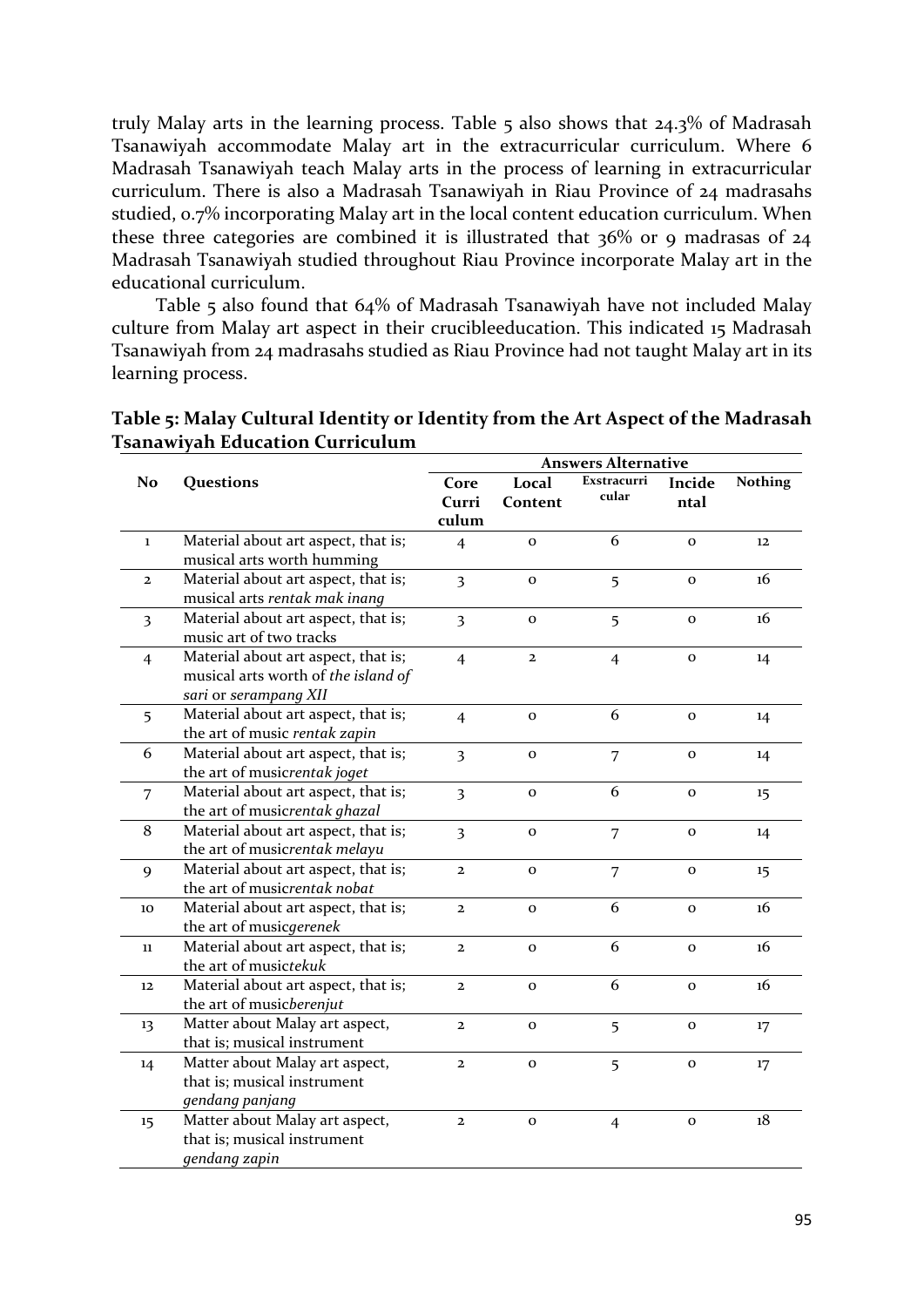|    | Total (%)                          | 84<br>$(11\%)$          | 5<br>(o.7%)  | 187<br>$(24.3\%)$ | $\mathbf{o}$<br>$(o\%)$ | 492<br>(64%) |
|----|------------------------------------|-------------------------|--------------|-------------------|-------------------------|--------------|
|    | "Bangsawan"                        |                         |              |                   |                         |              |
|    | that is; the art of dance          |                         |              |                   |                         |              |
| 32 | Matter about Malay art aspect,     | $\mathbf{1}$            | $\mathbf 0$  | 6                 | $\mathbf{o}$            | 17           |
|    | that is; theater art of Mamanda    |                         |              |                   |                         |              |
| 31 | Matter about Malay art aspect,     | $\overline{\mathbf{3}}$ | $\mathbf{1}$ | 6                 | $\mathbf{o}$            | 14           |
|    | that is; art of Mendu theater      |                         |              |                   |                         |              |
| 30 | Matter about Malay art aspect,     | $\overline{\mathbf{3}}$ | $\mathbf{o}$ | 7                 | $\mathbf{o}$            | 14           |
|    | that is; theater art of "Makyong"  |                         |              |                   |                         |              |
| 29 | Matter about Malay art aspect,     | $\mathbf{2}$            | $\mathbf{o}$ | 5                 | $\mathbf{o}$            | 17           |
|    | that is; the art of dance sauk     |                         |              |                   |                         |              |
| 28 | Matter about Malay art aspect,     | $\overline{a}$          | $\mathbf{o}$ | 6                 | $\mathbf{o}$            | 16           |
|    | that is; the art of dance manumit  |                         |              |                   |                         |              |
| 27 | Matter about Malay art aspect,     | $\overline{\mathbf{3}}$ | $\mathbf{o}$ | 5                 | $\mathbf{o}$            | 16           |
|    | that is; the art of dance jinjit   |                         |              |                   |                         |              |
| 26 | Matter about Malay art aspect,     | $\overline{\mathbf{3}}$ | $\mathbf{1}$ | $\overline{4}$    | $\mathbf O$             | 16           |
|    | that is; the art of dance cicing   |                         |              |                   |                         |              |
| 25 | Matter about Malay art aspect,     | $\overline{4}$          | $\mathbf{o}$ | 6                 | $\mathbf{o}$            | 14           |
|    | that is; the art of dance legar    |                         |              |                   |                         |              |
| 24 | Matter about Malay art aspect,     | $\overline{2}$          | $\mathbf{o}$ | 5                 | $\mathbf{o}$            | 17           |
|    | that is; the art of dance angguk   |                         |              |                   |                         |              |
| 23 | Matter about Malay art aspect,     | $\overline{2}$          | $\mathbf{o}$ | 5                 | $\mathbf O$             | 17           |
|    | that is; the art of dance terkam   |                         |              |                   |                         |              |
| 22 | Matter about Malay art aspect,     | $\overline{\mathbf{3}}$ | $\mathbf{o}$ | 7                 | $\mathbf{o}$            | 14           |
|    | that is; the art of dance gentam   |                         |              |                   |                         |              |
| 21 | Matter about Malay art aspect,     | $\overline{2}$          | $\mathbf{o}$ | 7                 | $\mathbf{o}$            | 15           |
|    | that is; musical instrumenttetawak |                         |              |                   |                         |              |
| 20 | Matter about Malay art aspect,     | $\mathbf{z}$            | $\mathbf 0$  | 6                 | $\mathbf{o}$            | 16           |
|    | instrumentharmonium                |                         |              |                   |                         |              |
|    | that is; musical                   |                         |              |                   |                         |              |
| 19 | Matter about Malay art aspect,     | $\mathbf{z}$            | $\mathbf{o}$ | 6                 | $\mathbf{o}$            | 16           |
|    | that is; musical instrumenttable   |                         |              |                   |                         |              |
| 18 | Matter about Malay art aspect,     | $\mathbf{z}$            | $\bf{1}$     | 7                 | $\mathbf{o}$            | 14           |
|    | instrumentaccordion                |                         |              |                   |                         |              |
|    | that is; musical                   |                         |              |                   |                         |              |
| 17 | Matter about Malay art aspect,     | $\overline{2}$          | $\mathbf{o}$ | 7                 | $\mathbf{o}$            | 15           |
|    | that is; musical instrumentbiola   |                         |              |                   |                         |              |
| 16 | Matter about Malay art aspect,     | $\mathbf{z}$            | $\mathbf{o}$ | 6                 | $\mathbf{o}$            | 16           |

The identity of the Malays from the art aspect demands to be accommodated in the curriculum of Madrasah Tsanawiyah throughout Riau Province. Cultural arts of Riau Malay have cultural values and educations that can make learners love the culture in the midst of the development of the global world. For example, research by Irdawati (2016) suggested that the dance manyokak, dance down, and dance podang shield can give a positive impact for the development of young people in Kuantan Singingi. These three dances are cultural expressions of the community and are supported by the younger generation and affect the character of the community itself.

# *Implementation of Malay Symbols in Curriculum Madrasah Tsanawiyah*

Table 6 illustrates that the identity or Malay cultural identity of the Malay symbol aspect contains 14.5% in the core curriculum of Madrasah Tsanawiyah education in Riau Province. Then there were 3 Madrasah Tsanawiyah of the 24 madrasas that studied fully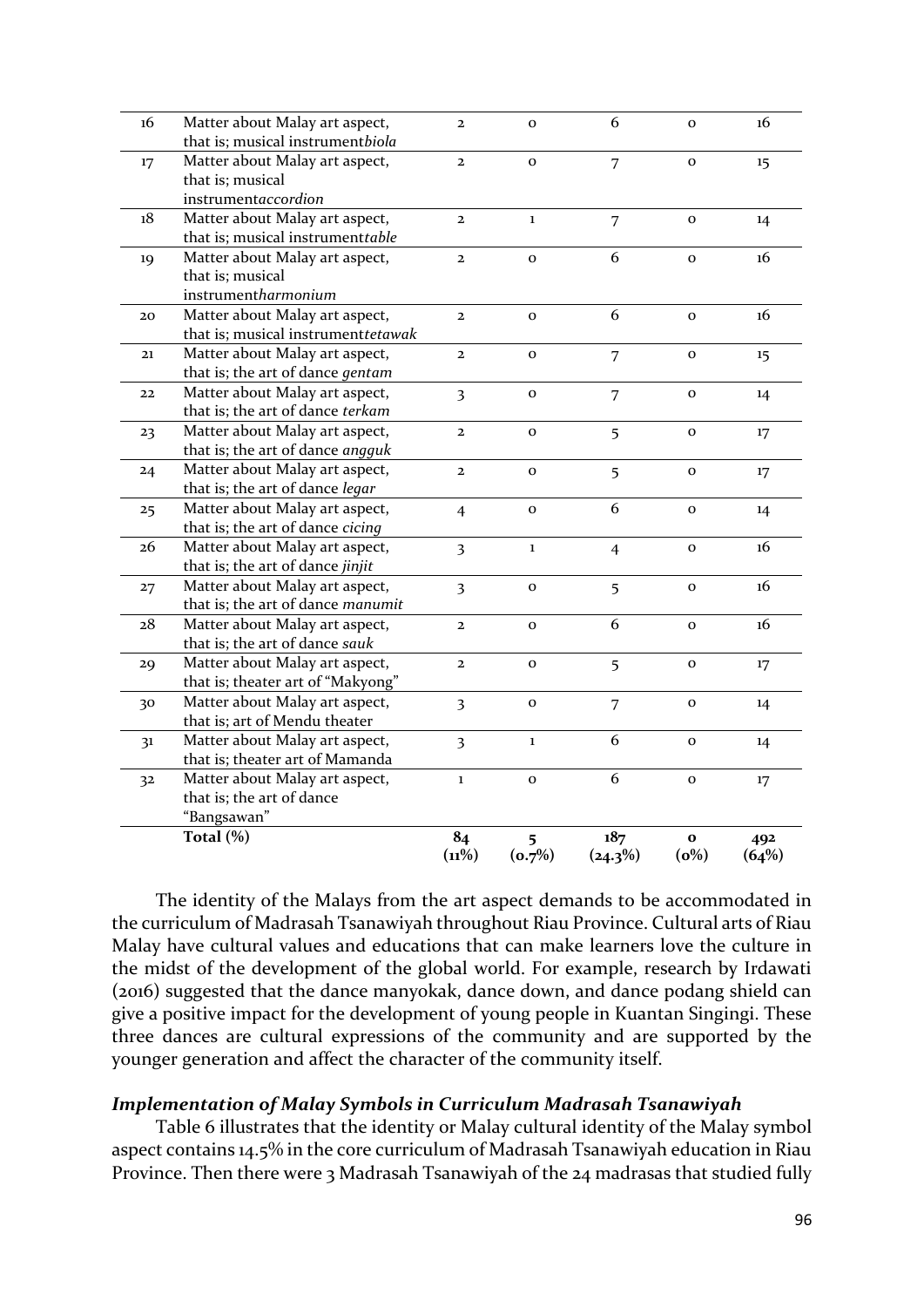and truly symbolized Malayness in the learning process. Table 6 shows that 23% of Madrasah Tsanawiyah accommodates the Malay symbol in the extracurricular curriculum. There are 5 Madrasah Tsanawiyah teaches the symbol of Malayness in the process of learning in extracurricular curriculum. When these two segments are combined, it is illustrated that 37.5% or 8 madrasas of 24 madrasah tsanawiyah studied throughout Riau Province include Malay symbols in their respective madrasah education curriculum.

However, there is less pronounced data, in which 62.5% of respondents answered that their Madrasah Tsanawiyah has not included Malay culture from the aspect of Malay symbols in its education curriculum. This indicated that 62.5% was equal to 16 madrasah tsanawiyah from 24 madrasah studied as Riau Province had not taught the symbol of Malayness in the learning process. These madrassas had not been able to adopt Malay culture from the aspect of the Malay symbol in their curriculum. These madrasahs (16 madrasah) did not yet have a program to develop students' characters with real Malay symbols in the learning process.

|              |                                   | <b>Answers Alternative</b> |              |             |              |                |
|--------------|-----------------------------------|----------------------------|--------------|-------------|--------------|----------------|
| No           | <b>Ouestions</b>                  | Core                       | Local        | Exstracurri | Inciden      | <b>Nothing</b> |
|              |                                   | Curri                      | Content      | cular       | tal          |                |
|              |                                   | culum                      |              |             |              |                |
|              | Matter about Malay symbol aspect, | 4                          | $\mathbf{o}$ | 6           | $\mathbf{o}$ | 14             |
|              | that is; clothing                 |                            |              |             |              |                |
| $\mathbf{2}$ | Matter about Malay symbol aspect, | 3                          | $\mathbf{o}$ |             | $\mathbf 0$  | 16             |
|              | that is; building / interior      |                            |              |             |              |                |
|              | Total $(\%)$                      |                            | $\mathbf{o}$ | 11          | $\Omega$     | 30             |
|              |                                   | $(14.5\%)$                 | $(o\%)$      | (23%)       | $(o\%)$      | $(62.5\%)$     |

**Table 6: Identity of Malay Culture from Aspect of Malay Symbols in Curriculum Madrasah Tsanawiyah**

The results of this study illustrated that the Malay cultural identity of the symbols of clothing and buildings gives a unique value compared to others and is Islamic. Clothing dressing and building symbols look very unique and demanding it must be accommodated in the curriculum of Madrasah Tsanawiyah and implemented in the learning process. The research findings strengthened the research of Zaini (2014) in Sambas that in terms of the Malayan buildings that have high value architecture and traditional architecture as the work of ethnic groups in Indonesia have formed and developed customs according to their needs. Tradition is a part of the culture they create to facilitate daily activities. The traditional Malay house architecture in Sambas City as part of the culture of the archipelago has a structure and a construction stage that gives its own characteristics.

#### *Games of the Malay People in the Madrasah Tsanawiyah Education Curriculum*

Table 7 shows that the identity or Malay cultural identity of the people's play aspect contains 10% accommodated in the core curriculum of Madrasah Tsanawiyah education in Riau Province. There were 2 Madrasah Tsanawiyah from 24 madrassas studied fully teaches the game of Malay people in the learning process. On the other hand, Table 7 shows that 21% or 5 Madrasah Tsanawiyah accommodate the Malay people in the extracurricular curriculum. There was also a Madrasah Tsanawiyah in Riau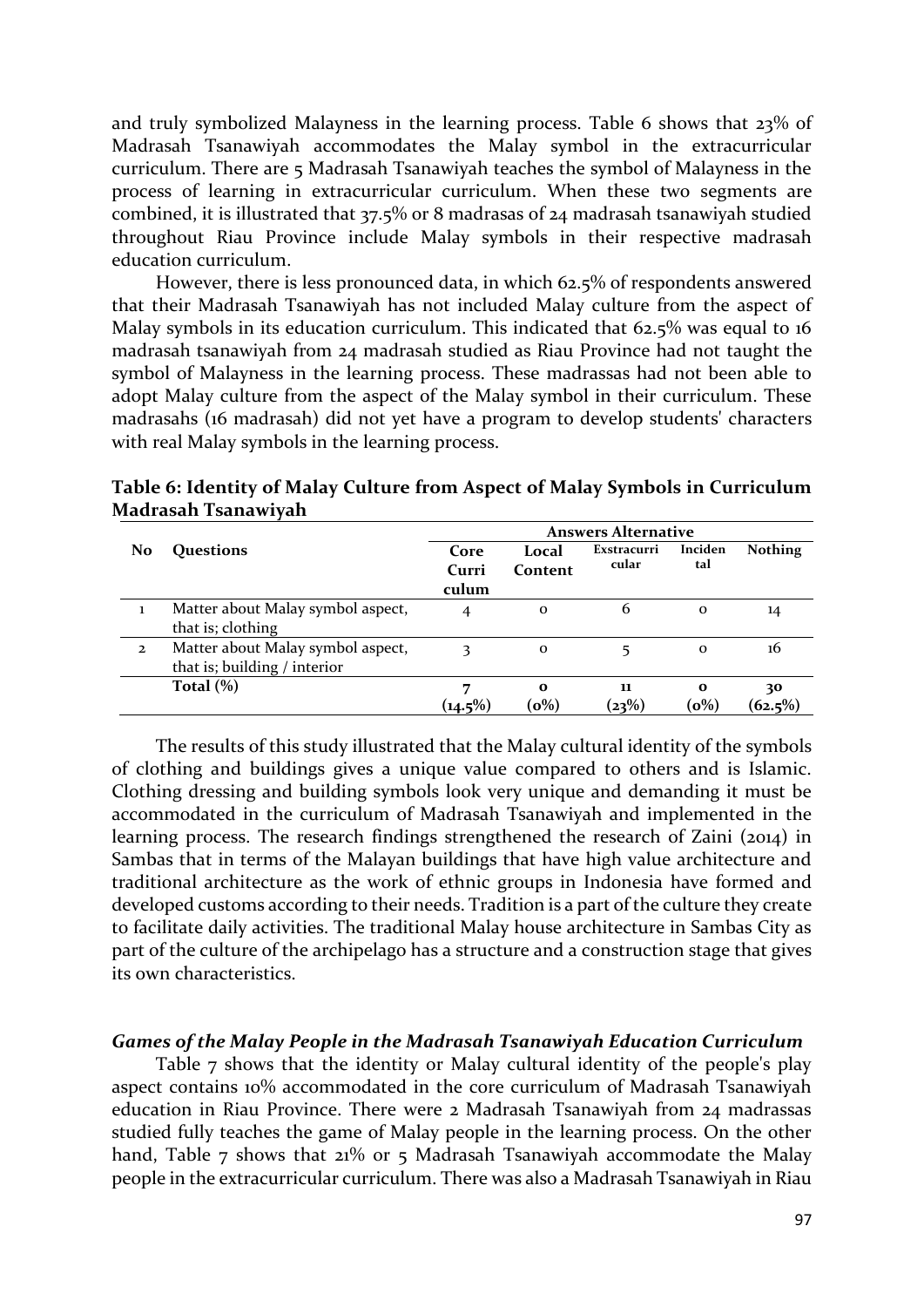Province from 24 madrasahs studied, 6% (1 madrasah) included Malay folk games in the local content education curriculum. When these three models were combined, it is illustrated that 37% or 8 madrasahs of 24 Madrasah Tsanawiyah studied throughout Riau Province include Malay folk games in the madrasah education curriculum. Table 7 also shows 63% of Madrasah Tsanawiyah data in Riau have not included Malay culture from the Malay people's facets in their educational curriculum. There are 16 Madrasah Tsanawiyah from 24 madrasah studied as Riau Province has not taught the game of Malay people in the learning process.

|                |                                                                                         |                        |                  | <b>Answers Alternative</b> |                 |                |
|----------------|-----------------------------------------------------------------------------------------|------------------------|------------------|----------------------------|-----------------|----------------|
| No             | Question                                                                                | Core<br>Curri<br>culum | Local<br>Content | Exstracurri<br>cular       | Inciden<br>tal  | <b>Nothing</b> |
| 1              | The material about aspects of Malay<br>people game, that is; tools and game<br>types    | $\overline{2}$         | 1                | 4                          | $\mathbf{o}$    | 17             |
| $\overline{2}$ | The material about aspects of Malay<br>people game, that is; sports and<br>martial arts | 3                      | 2                | 6                          | $\mathbf{o}$    | 13             |
|                | Total $(\%)$                                                                            | 5<br>(10%)             | (6%)             | 10<br>(21%)                | $\Omega$<br>(o% | 30<br>$(63\%$  |

| Table 7: Malay Cultural Identity of the People's Game Aspect in the Madrasah |  |  |
|------------------------------------------------------------------------------|--|--|
| Tsanawiyah Curriculum                                                        |  |  |

This illustrates that the game of Malay culture in the Madrasah Tsanawiyah education curriculum is very urgent to be developed amid the current globalization of information and communication technology which is minimal with the game of local folk culture. Thus the game of Malay culture can be a different value in the midst of global progress when developed in the learning process in madrasah. The researches by Rasyid, Saman, & Syahrani (2016) found that in Sambas district, 16 sub-districts confirmed that there were 30 types of classical game, 51 were classified as tools, 44 engineering classifications, 4 player name classifications, and 30 game name classifications contributed to the development of characters community. The development of Malay cultural game becomes an important task done mainly through education at Madrasah Tsanawiyah in Riau Province to strengthen the success of Riau Vision 2020.

#### *Malay Culture Culinary in Education Curriculum Madrasah Tsanawiyah*

Table 8 shows that Malay identity or cultural identity of the culinary aspect contains 13% (3 madrasahs of 24 studied) accommodated in the core curriculum of Madrasah Tsanawiyah education in Riau Province. On the other side, it can be seen in table 8 that 17% (4 madrasahs of 24 madrasahs studied) Madrasah Tsanawiyah accommodate Malay cuisine in its madrasah education curriculum, in the extracurricular curriculum. In addition, there are Madrasah Tsanawiyah in Riau Province from 24 madrasahs studied, 8% (2 madrasah) incorporate Malay culinary in local content education curriculum. Also found 4% or 1 Madrasah Tsanawiyah includes Malay culinary game in incidental curriculum that is 4% or 1 madrasah. When these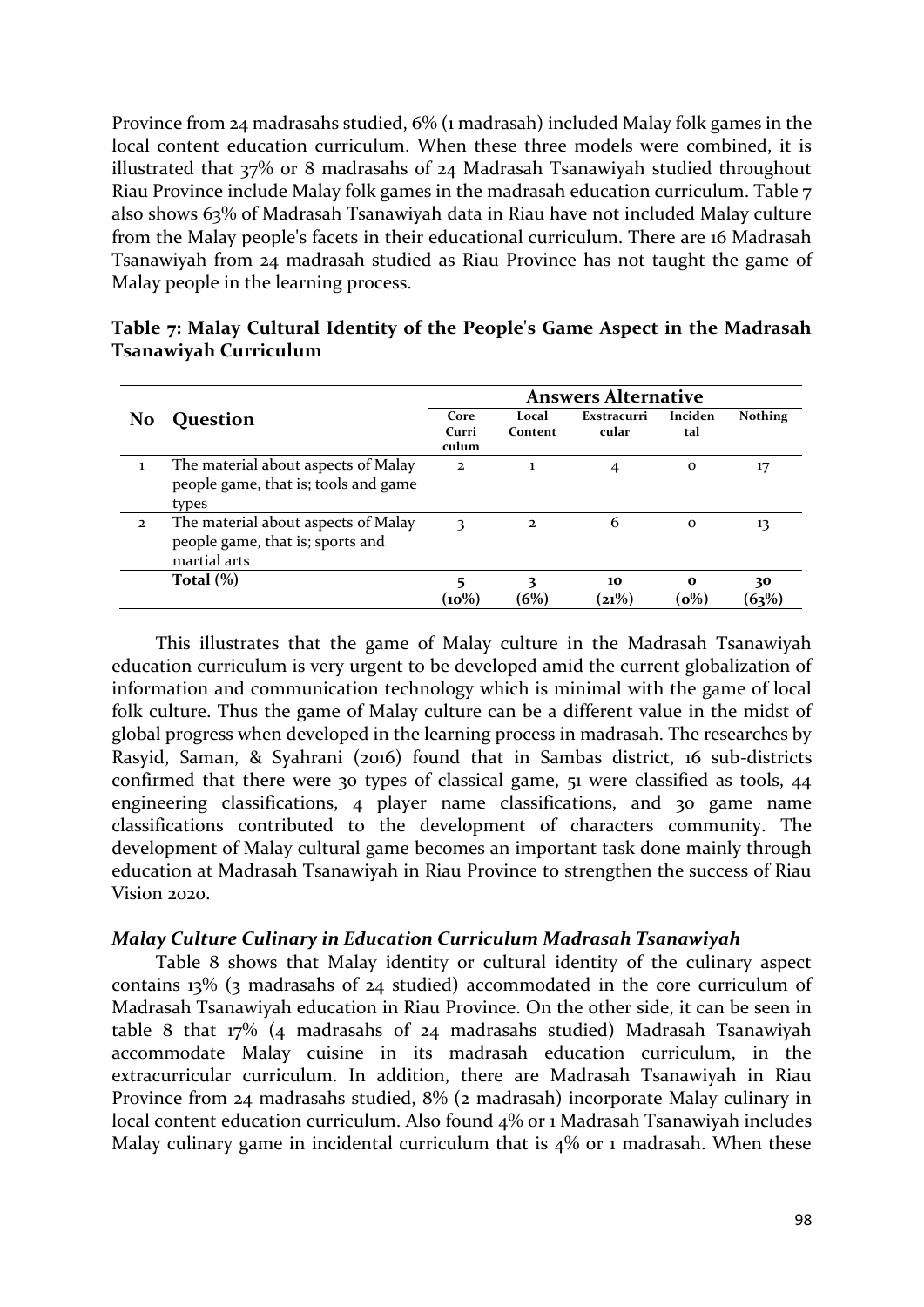four categories are combined, it is illustrated that 42% or 10 madrasahs of 24 Madrasah Tsanawiyah studied throughout Riau Province include Malay cuisine in the curriculum.

However, on the other hand, in table 8 it shows that 58% of Madrasah Tsanawiyah has not included Malay culture from Malay culinary aspect in curriculum. This indicates that 58% or 14 Madrasah Tsanawiyah from 24 madrasahs studied in Riau Province have not yet taught Malay culinary in their learning process.

|    |                                     | Answer |              |             |         |                |  |
|----|-------------------------------------|--------|--------------|-------------|---------|----------------|--|
| No | Questions                           | Core   | Local        | Exstracurri | Inciden | <b>Nothing</b> |  |
|    |                                     | Curri  | Content      | cular       | tal     |                |  |
|    |                                     | culum  |              |             |         |                |  |
|    | The material about culinary aspects |        | 2            |             |         | 14             |  |
|    | of Malay, namely; type of food      |        |              |             |         |                |  |
|    | Total $(\%)$                        |        | $\mathbf{z}$ |             |         | 14             |  |
|    |                                     | (13%)  | $(8\%)$      | (17%)       | (4%)    | (58%)          |  |

**Table 8: Identity of Malay Culture from Culinary Aspects in Curriculum of Madrasah Tsanawiyah Education**

#### *Riau Malay Culture in Educational Curriculum of Madrasah Tsanawiyah*

The data illustrated in table 9 indicate that the implementation of Malay culture in the Madrasah Tsanawiyah education curriculum in Riau Province accommodates only 17.4% in the core curriculum, 1.5% in the local content curriculum, 20% in extracurricular curriculum, and 0.1% accommodated in incidental curriculum. If the four segments of this type of accommodation are combined, it will give birth to a percentage of 39% Malay culture (10 madrasah) accommodated in the Madrasah Tsanawiyah education curriculum.

The less exciting thing was where there were 61% of Malay culture had not been accommodated the education curriculum of Madrasah Tsanawiyah in Riau Province. If this percentage (61%) was compared from the number of madrasahs, then there were 14 Madrasah Tsanawiyah from 24 Madrasah Tsanawiyah that had not studied Malay culture in their respective madrasahcurriculum. This indicated that the material on Malay culture had not been taught in the 14 madrasahs in the learning process. When it was compared with the number of Madrasah Tsanawiyah in Riau Province, as many as 561 madrasahs from 24 Madrasah Tsanawiyah, 14 madrasahs have not been accommodated. Then there were 322 Madrasah Tsanawiyah that do not accommodate Malay culture in madrasah education curriculum yet.

However, there were also 10 (39%) Madrasah Tsanawiyah who taught Malay culture in the learning process at madrasah. When this was compared with the number of Madrasah Tsanawiyah in Riau Province, 561 madrasahs from 24 Madrasah Tsanawiyah, 10 madrasah accommodate. Then there are 230 Madrasah Tsanawiyah that accommodate Malay culture in madrasah education curriculum. This data includes a crucial part that can provide and become a kind of "incubation" for the development of Malay culture in Riau Province emerging from Madrasah Tsanawiyah. The leadership of madrasah heads is very urgent to construct Malay culture in the curriculum and learning process. It takes Islamic values for the leadership of the madrasah head, because according to Fitriani (2017) Islamic values should be the basis of systematic and systematic leadership.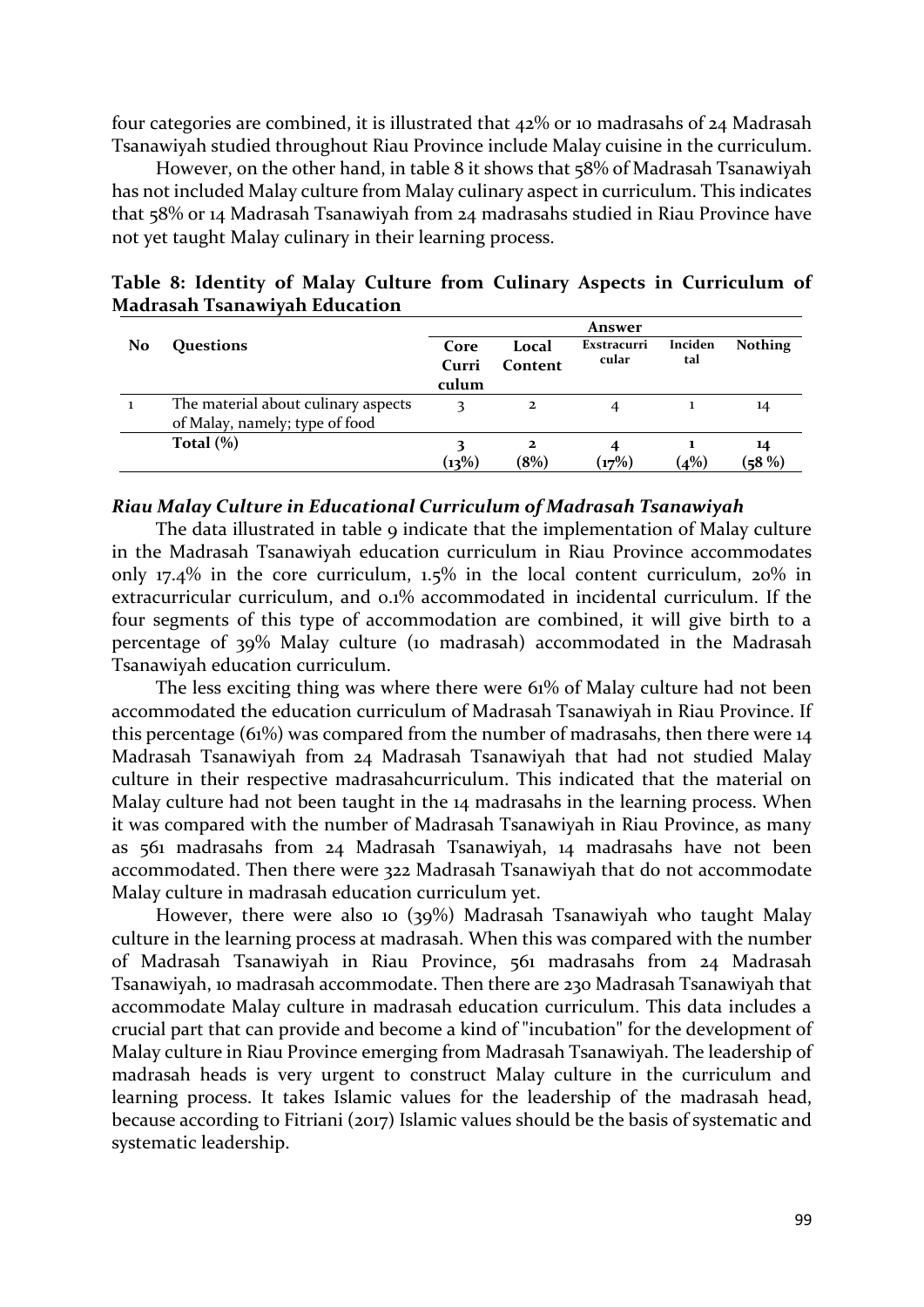|                |                                | <b>Answers Alternative</b> |                |                      |              |                |
|----------------|--------------------------------|----------------------------|----------------|----------------------|--------------|----------------|
| N <sub>o</sub> | <b>Descriptions</b>            | Core                       | Local          | Exstracurri<br>cular | Inciden      | <b>Nothing</b> |
|                |                                | Curri                      | Content        |                      | tal          |                |
|                |                                | culum                      |                |                      |              |                |
| $\mathbf{1}$   | <b>Malay Personality</b>       | $51(30.2\%)$               | $4(2.3\%)$     | $20(12\%)$           | $\mathbf 0$  | 93(55.3)       |
|                |                                |                            |                |                      | $(0\%)$      |                |
| $\overline{2}$ | <b>Community Culture</b>       | 39(27%)                    | $1(0.6\%)$     | 24(17%)              | $\Omega$     | 80             |
|                |                                |                            |                |                      | $(o\%)$      | $(55.4\%)$     |
| 3              | Culture of language and        | 91(21%)                    | 8              | 77 (18%)             | $\Omega$     | 256 (59%)      |
|                | literature                     |                            | (2%)           |                      | $(o\%)$      |                |
| $\overline{4}$ | Malay cultural identity from   | 12(25%)                    | $\mathbf{2}$   | 9(19%)               | $\Omega$     | 25(52%)        |
|                | the historical aspect          |                            | (4%)           |                      | $(0\%)$      |                |
| 5              | Malay cultural identity of the | 84(11%)                    | $5(0.7\%)$     | 187                  | $\Omega$     | 492(64%)       |
|                | art aspect                     |                            |                | $(24.3\%)$           | $(o\%)$      |                |
| 6              | The symbol of Malayness        | 7(14.5%)                   | $\Omega$       | 11(23%)              | $\Omega$     | $30(62.5\%)$   |
|                |                                |                            | $(o\%)$        |                      | $(o\%)$      |                |
| $\overline{7}$ | The culture of folk games      | $5(10\%)$                  | 3              | 10(21%)              | $\Omega$     | 30(63%)        |
|                |                                |                            | (6%)           |                      | $(0\%)$      |                |
| 8              | Cultural aspects of culinary   | $3(13\%)$                  | $\overline{2}$ | 4(17%)               | $\mathbf{I}$ | 14             |
|                |                                |                            | (8%)           |                      | (4%)         | (58%)          |
|                | Total $(\%)$                   | 202                        | 25             | 342                  | 1.           | 1020           |
|                |                                | $(17.4\%)$                 | $(1.5\%)$      | (20%)                | $(0.1\%)$    | (61%)          |

**Table 9: Malay Culture in Education Curriculum of Madrasah Tsanawiyah in Riau Province**

Table 9 illustrates the recapitulation of the implementation of Riau Malay culture from various aspects that had been described in the education curriculum of Madrasah Tsanawiyah in Riau Province. In table 9 it illustrates the personality of Malays accomodated in the curriculum of 44.7%. Malay social culture is implemented in the curriculum of 45.6% as well. Malay languages and literature included in the Madrasah Tsanawiyah curriculum were 41%, and so is 48% Malay history accommodated in the curriculum. Meanwhile, 36% of Malay arts were included in the curriculum and taught in the learning process, as well as the 35.5% accommodated Malay symbols, 37% Malay folk games, and 42% Malay cuisine accommodated in the curriculum of Madrasah Tsanawiyah education curriculum in Riau Province.

Accommodating various aspects of Malay culture in the curriculum illustrates that this culture should be taught in Madrasah Tanawiyah in Riau Province. Cultural transmission was very relevant applied in educational institutions, because according to Silahuddin (2016) education aims the process of transfer of culture or transfer of knowledge, as well as the transfer of value. This was also similarwith the research by Fadlan & Darmadi (2014) that cultural values can become glue on the community to avoid the wrong and relevant perceptions developed in the world of education. So the policy teacher about madrasah teachers to teach Malay culture is very urgent. Because, according to Hermawan, Sa'diyah & Sanusi (2017) and Tambak (2020) the policy implementation of competence in cultivating the practice of religious teaching in madrasahs contributed to the improvement of madrasah quality, teacher competence and performance, and students' good deed and achievement.

In table 9 it is asserted that Riau Malay culture accommodated 18.9% in the curriculum of Madrasah Tsanawiyah education in Riau Province and implemented in the curriculum. Implementation of Malay culture is spread in the core curriculum, extracurricular, local content, and incidental on the curriculum of Madrasah Ibtidaiyah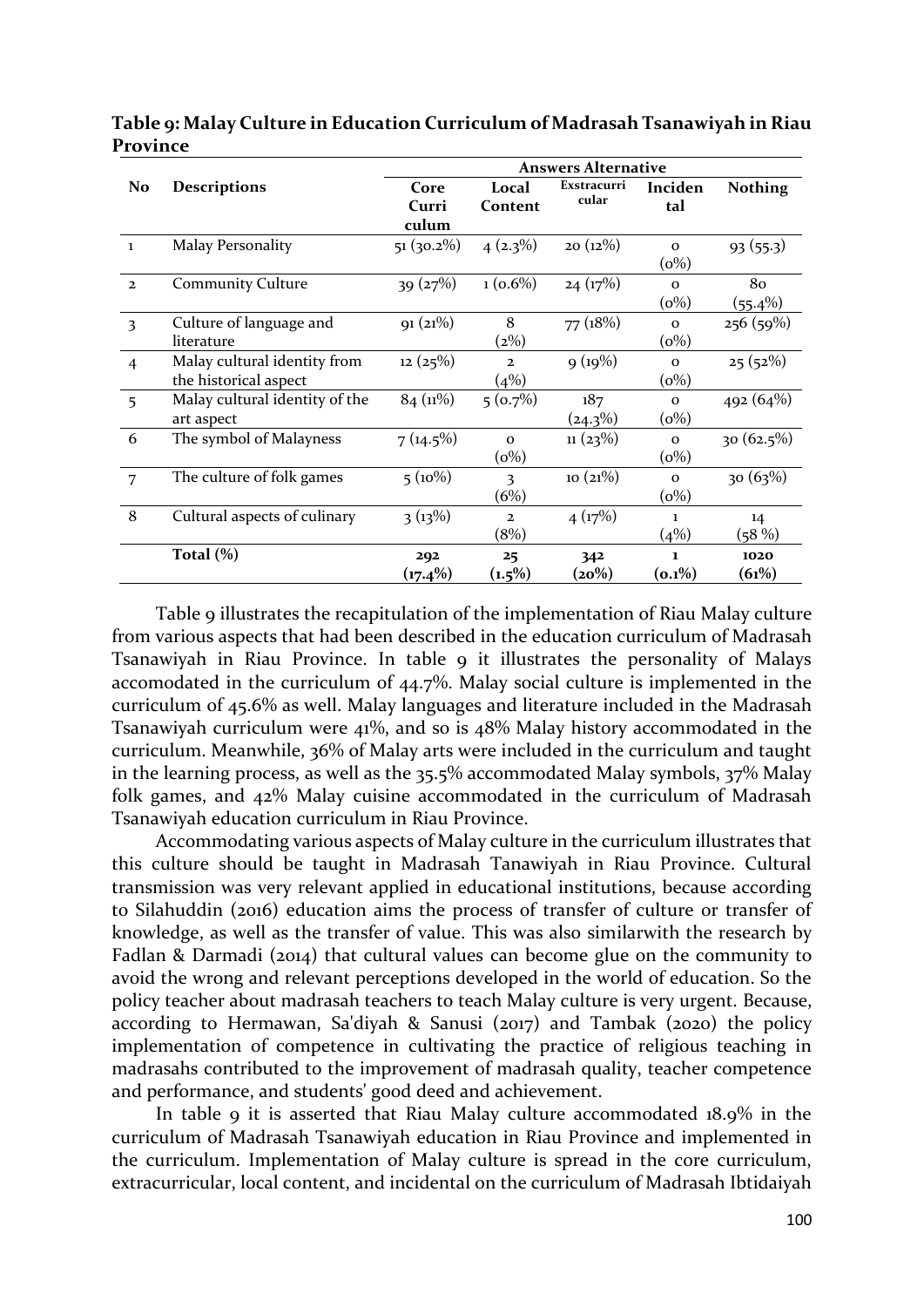education in Riau Province. Thus, the Malay culture which is used as one of the Vision of Riau 2020 taught in Madrasah Tsanawiyah in Riau Province accommodates only 39% while also implies the measure of the success of the vision to Madrasah Tsanawiyah students.

### **Conclusion**

This research concludes that Riau Malay culture in education curriculum of Madrasah Tsanawiyah in Riau Province was accommodated and implemented as many as 39%in curriculum. The implementation of Malay culture is spread in the core curriculum, extracurricular, local content, and incidental on education curriculum of Madrasah Tsanawiyah in Riau Province. Riau Malay Culture covering various aspects of the personality of the Malays accommodated in the curriculum of 44.7%. Malay social culture is implemented in the curriculum of 45.6% as well. Malay languages and literature included in the Madrasah Tsanawiyah curriculum are 41%, and so is 48% Malay history accommodated in the curriculum. Meanwhile, 36% of Malay arts were included in the curriculum and taught in the learning process, as well as the 35.5% accommodated Malay symbols, 37% Malay folk games, and 42% Malay cuisine accommodated in the curriculum of Madrasah Tsanawiyah education curriculum in Riau Province.

The findings of the research is expected utilized by the Government of Riau Province for the acceleration of implementation of the Vision of Riau 2020, especially the Malay culture through education, religious and cultural programs in synergy. An immediate regulation or policy on the regulations and policies of the Riau Provincial Government should be made to make Malay Culture a curriculum for all Madrasah Tsanawiyah in Riau Province. It needs to be handled by Malay Culture Teachers who are prepared to provide students with a transformation of knowledge about Malay culture in all madrasah in Riau Province.

Head of regional office of the Ministry of Religion of Riau Province is expected to give full attention to madrasahs to accomodate the Malay culture as a curriculum that must be studied in the school. This needs good cooperation with local government, education authoritiesand Malay Customary Institution (MCI) Riau in provision of Teachers/Teachers of Malay Culture Subjects at each madrasah level both provincial and district/municipality level. Ministry of Religious Affairs is expected to make the design of Malay culture-based learning model in madrasah Tsanawiyah in Riau Province. It needs to be made academic text related to madrasah education curriculum based on Malay culture synergized between head of regional office of the Ministry of Religion of Riau Province, MCI Riau and Education Office of Riau Province to accelerate the achievement of Riau Vision 2020. Malay Customary Institution (MCI) is expected to provide guidance and cooperate with Head of regional office of the Ministry of Religion of Riau Province in acceleration implementation program Malay culture in Madrasah Tsanawiyah throughout Riau Province.

## **References**

Fatmawati, A. (2013). Pendidikan Spiritual Keagamaan melalui Sastra Daerah: Deskripsi dan Analisis Teks Sastra Lisan *Bauda* [Religious Spiritual Education through Regional Literature: Description and Analysis of Bauda Oral Literature]*. Jurnal Pendidikan Bahasa dan Sastra. 3*(2), p. 132-148.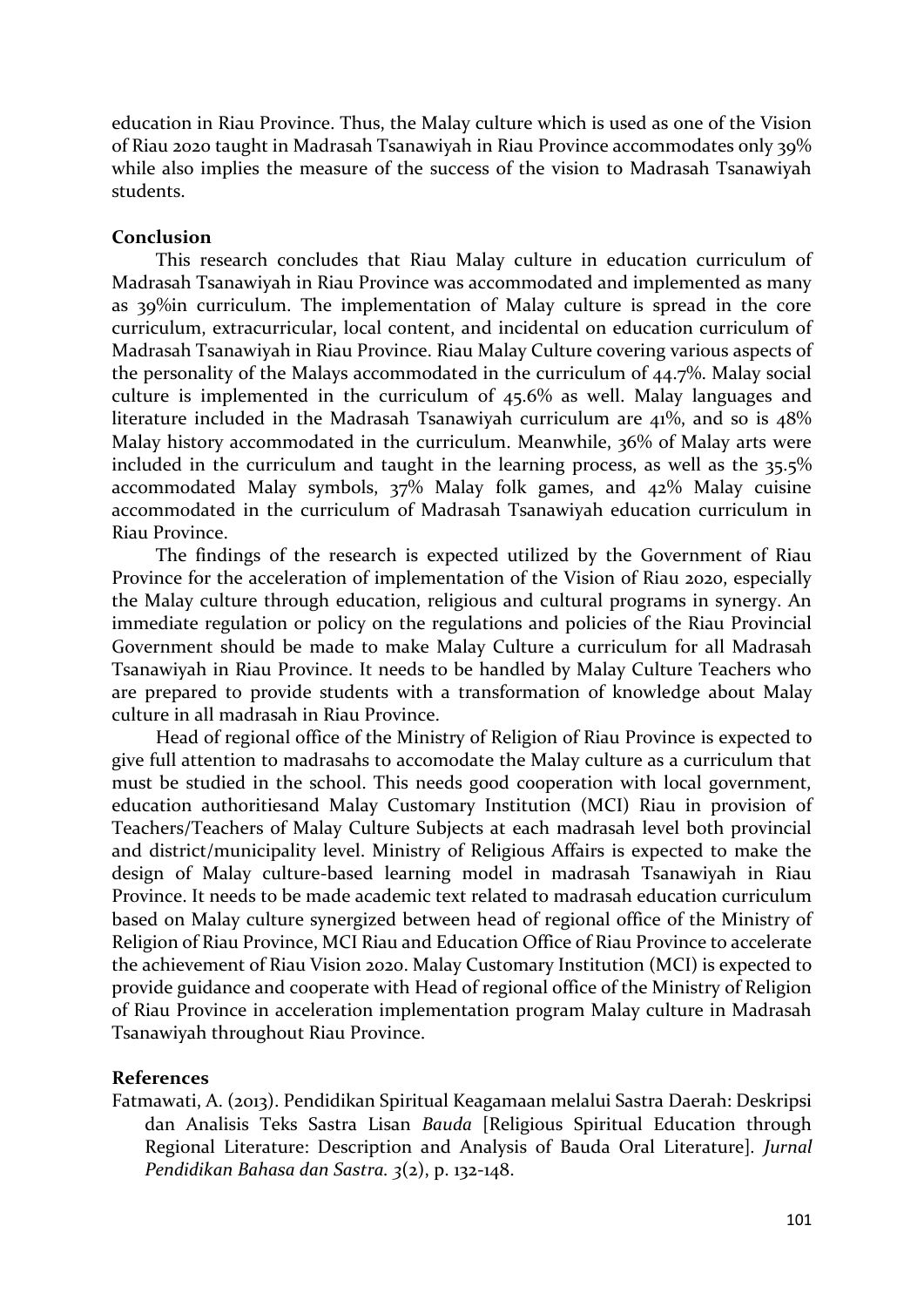- Arybowo, S., Pudentia, & Suastika, I. M. (2012). Panggung Bangsawan Studi Politik Kebudayaan di Daerah Riau Lingga: Perspektif Kajian Budaya [Stage of Nobility Study of Cultural Politics in Riau Lingga Region: Perspective of Cultural Studies]. *Journal of Cultural Studies, 2*(1), p. 1-12
- Budisantoso, S. (1986). *Masyarakat Melayu Riau dan Kebudayaannya [Riau Malay Community and Culture].* Pekanbaru: Pemerintah Daerah Propinsi Daerah Tingkat I Riau.
- Fadlan, M. Ni., & Darmadi, D. (2014). Islam, Local Culture, and Japan-Indonesia Relations. *Studia Islamika, 21*(2), p. 391-425
- Fitriani, M. I. (2017). Systemic and Systematic Steps of Leadership on Transforming Symbolic into Substantive Characteristic of Madrasah. *Jurnal Pendidikan Islam, 3*(1), p. 1-16
- Hashim, M. Y. (1992). *Pensejarahan Melayu; Kajian tentang Tradisi Sejarah Melayu Nusantara [Malay Bleeding; Study of the Tradition of Malay Archipelago History].*  Kuala Lumpur: Dewan Bahasa dan Pustaka Kementerian Pendidikan Malaysia.
- Hermawan, A. H., Sa'diyah, M. & Sanusi, H. P. (2017). Policy Implementation of Teacher Competence in Practicing Islamic Teaching. *Jurnal Pendidikan Islam, 3*(2), p. 191-206
- Irdawati. (2016). Tari Manyakok, Tari Turun Mandi, dan Tari Podang Perisai sebagai Ekspresi Budaya Masayarakat Melayu Riau [Manyakok Dance, Turun Mandi Dance, and Podang Perisai Dance as Cultural Expressions of Riau Malay Community]. *Jurnal Lembaga Penelitian dan Pengabdian Masayarakat Panggung, 26*(4), p. 420- 429
- Junaidi, Yani, J., & Rismayeti. (2016). Variasi Inovasi Leksikal Bahasa Melayu Riau di Pulau Merbau [Riau Malay Language Lexical Innovation Variations on Merbau Island]. *Jurnal Pustaka Budaya, 3*(1), p. 1-17
- Koentjaraningrat, Ambary, H. M., & Ham, O. H. (1983). *Bunga Rampai Kebudayaan, Mentalitas, dan Pembangunan [Potpourri Culture, Mentality, and Development].*  Jakarta: Gramedia Pustaka Utama.
- Koentjaraningrat, Putra, H. S. A., Effendi, T., & Rab, H. T. (2007). *Masyarakat Melayu dan Budaya Melayu dalam Perubahan [Malay Community and Malay Culture in Change].* Heddy Shri Ahimsa-Putra (ed.). Yogyakarta: Balai Kajian dan Pengembangan Budaya Melayu bekerjasama dengan Adicita Karya Nusa.
- Kurniawan, S. (2016). Pantang Larang in the Sepinggan Village Muslim Community from the Persfektif of Education. *Jurnal Pendidikan Islam Ta'dib, 21*(2), p. 113-124
- Munsji, A. A. (1952). *Sedjarah Melaju [Malay History].* Amsterdam: Djambatan dan Amsterdam
- Mustopa, (2017). Budaya Sekolah Islami: Studi Kasus di SMA Islam Sultan Agung 1 Semarang [Islamic School Culture: Case Study at Sultan Agung 1 Islamic High School Semarang].*Nadwa: Jurnal Pendidikan Islam, 11*(2), p. 109-136
- Nasilah, S. & Anggia, K. E. M. (2016). Integrasi Diri sebagai Konsep sebagai Konsep Mental Orang Melayu [Self Integration as a Concept as a Mental Concept of Malays]. *Jurnal Psikologi, 11*(1), p. 37-48
- Noer, H.M. A., Tambak, S., & Rahman, H. (2017). [Upaya Ekstrakurikuler Kerohanian](javascript:void(0))  [Islam \(ROHIS\) dalam Meningkatkan Sikap Keberagamaan Siswa di SMK Ibnu](javascript:void(0))  [Taimiyah Pekanbaru](javascript:void(0)) [Islamic Spiritual Extracurricular Efforts (ISEE) in Improving Students' Religion Attitude in Pekanbaru Ibnu Taimiyah Vocational School]. *Jurnal Pendidikan Agama Islam al-Thariqah, 2*(1), p. 21-38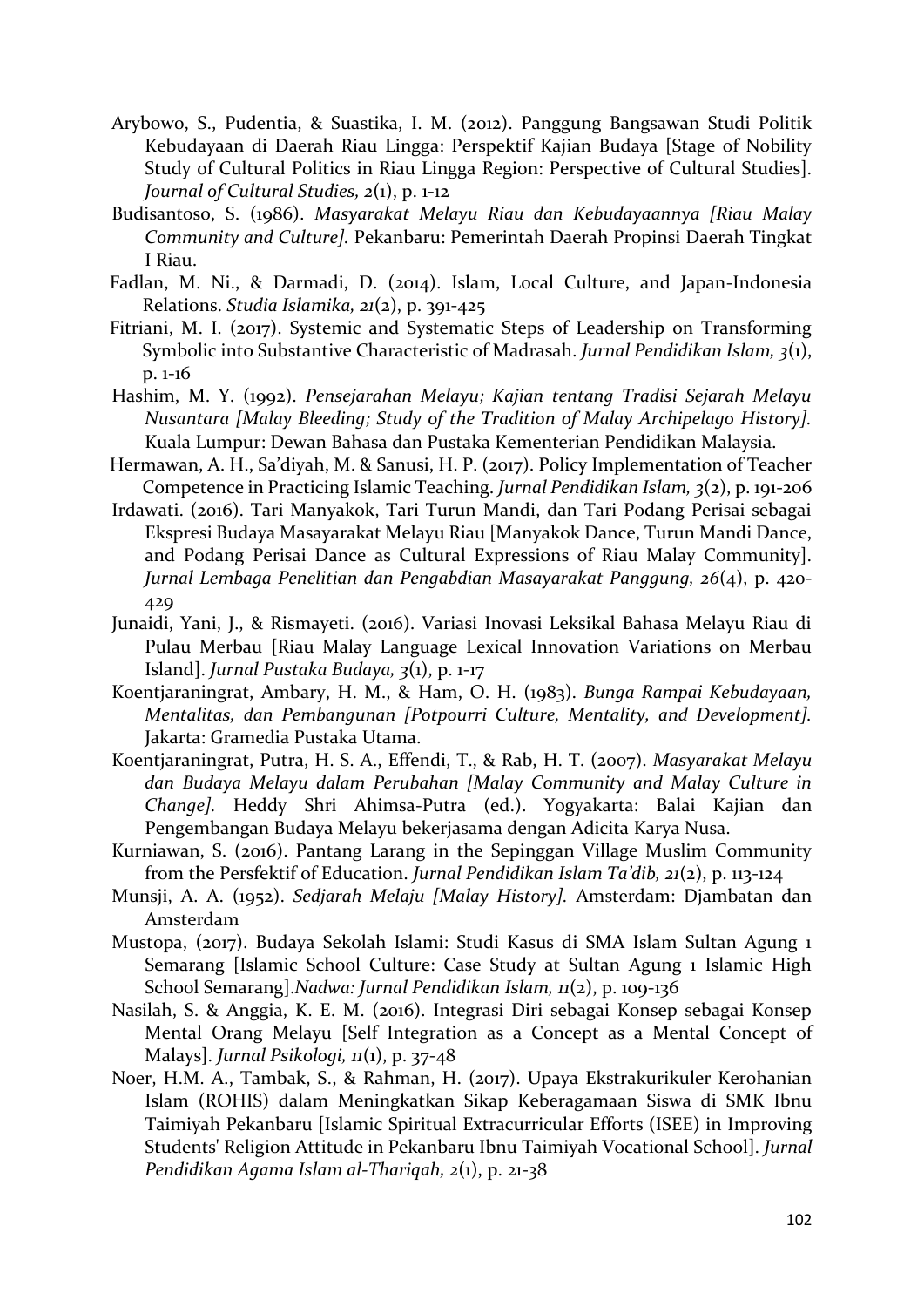- Nur, R. (2016). Konserasi Kearifan Budaya Lokal dalam Proses Interaksi Etnis Melayu di Kabupaten Batu Bara [Concertation of Local Cultural Wisdom in the Ethnic Malay Interaction Process in Batu Bara Regency]. *Jurnal Studi Keislaman Islamica, 10*(2), p. 325-348
- Rab, T. (1986). Kepribadian Melayu [Malay Personality], on, S. Budisantoso, et. al., (penyunting), *Masyarakat Melayu Riau dan Kebudayaannya [Riau Malay Community and Culture].* Pekanbaru: Pemerintah Daerah Propinsi Daerah Tingkat I Riau.
- Rasyid, S., Saman, S., & Syahrani, A. (2016). Klasifikasi Kosakata Permainan Rakyat Melayu Sambas: Pendekatan Etnolinguistik [Vocabulary Classification Game Sambas Malay People: Ethnolinguistic Approach]. *Jurnal Bahastra. 35*(2), p. 75-101
- Ratna, M. (2006). Sewindu Reformasi Mencari Visi Indonesia 2030: Menyemaikan Etos Bangsa [Sewindu Reforms Looking For Indonesia's Vision 2030: Planting the Ethos of the Nation]. *Harian Umum Kompas,* Jakarta. Penerbit Kompas, 19 Mei.
- Razali, S. N. (1996). *Analisis Data dalam Penyelidikan Pendidikan [Data Analysis in Education Research].* Kuala Lumpur: Dewan Bahasa Pustaka
- Siahaan, A. (2016). Profesionalitas Guru Menurut M. Quraish Shihab dalam Tafsir al-Misbah [Teachers' Professionalism According to M. Quraish Shihab in Tafsir al-Misbah]. *Miqot: Jurnal Ilmu-Ilmu Keislaman, 11*(2), p. 308-327
- Silahuddin. (2016). Budaya Akademik dalam Sistem Pendidikan Dayah Salafiyah di Aceh [Academic Culture in the Dayah Salafiyah Education System in Aceh].*Miqot: Jurnal Ilmu-Ilmu Keislaman. 11*(2), p. 349-369
- Sudijono, A. (2012). *Metode Penelitian Kombinasi [Combined Research Methods].* Bandung: Alfabeta
- Sugiyono. (2012). *Metode Penelitian Pendidikan [Education Research Methods].* Bandung: Alfabeta.
- Sugiyono. (2014). *Metode Penelitian Pendidikan (Pendekatan Kuantitatif, Kualitatif, dan R&D) [Education Research Methods (Quantitative, Qualitative, and R & D Approaches].* Bandung: Alfabeta
- Suwardi, et.al., (2007).*Pemetaan Adat Masyarakat Melayu Riau Kabupaten/Kota Se-Propinsi Riau [Traditional Mapping of Riau Society of Riau Regency/City of Riau Province],*Pekanbaru: Unri Press.
- Tambak, S., & Sukenti, D. (2020). Strengthening Islamic Behavior and Islamic Psychosocial in Developing Professional Madrasah Teachers. *Cakrawala Pendidikan: Jurnal Ilmiah Pendidikan. 39*(1), p. 65-78. DOI: https://doi.org/10.21831/cp.v39i1.26001
- Tambak, S., Humairoh, S. Noer, M. A., & Ahmad, M. (2020). Internalization of Riau Malay Culture in Developing the Morals of Madrasah Ibtidaiyah Students. *Al-Ibtida: Jurnal Pendidikan Guru MI, 7*(1), p. 69-84. DOI: 10.24235/al.ibtida.snj.v7i1.5954
- Tambak, S., Amril, M., Khairi, Z., & Sukenti, D. (2018). Development of Madrasah Teacher Professionalism by Strengthening the Khalifah Concept and Islamic Psychosocial Perspective. *Proceedings of the International Conference on Islamic Education (ICIE 2018)*. Atlantis Press, *261*, p. 34-42
- Tambak, S., & Sukenti, D. Implementasi Budaya Melayu dalam Kurikulum Pendidikan Madrasah Ibtidaiyah di Provinsi Riau [Implementation of Malay Culture in Ibtidaiyah Madrasah Education Curriculum in Riau Province]. *Miqot: Jurnal Ilmu-Ilmu Keislaman, 12*(2), p. 361-383